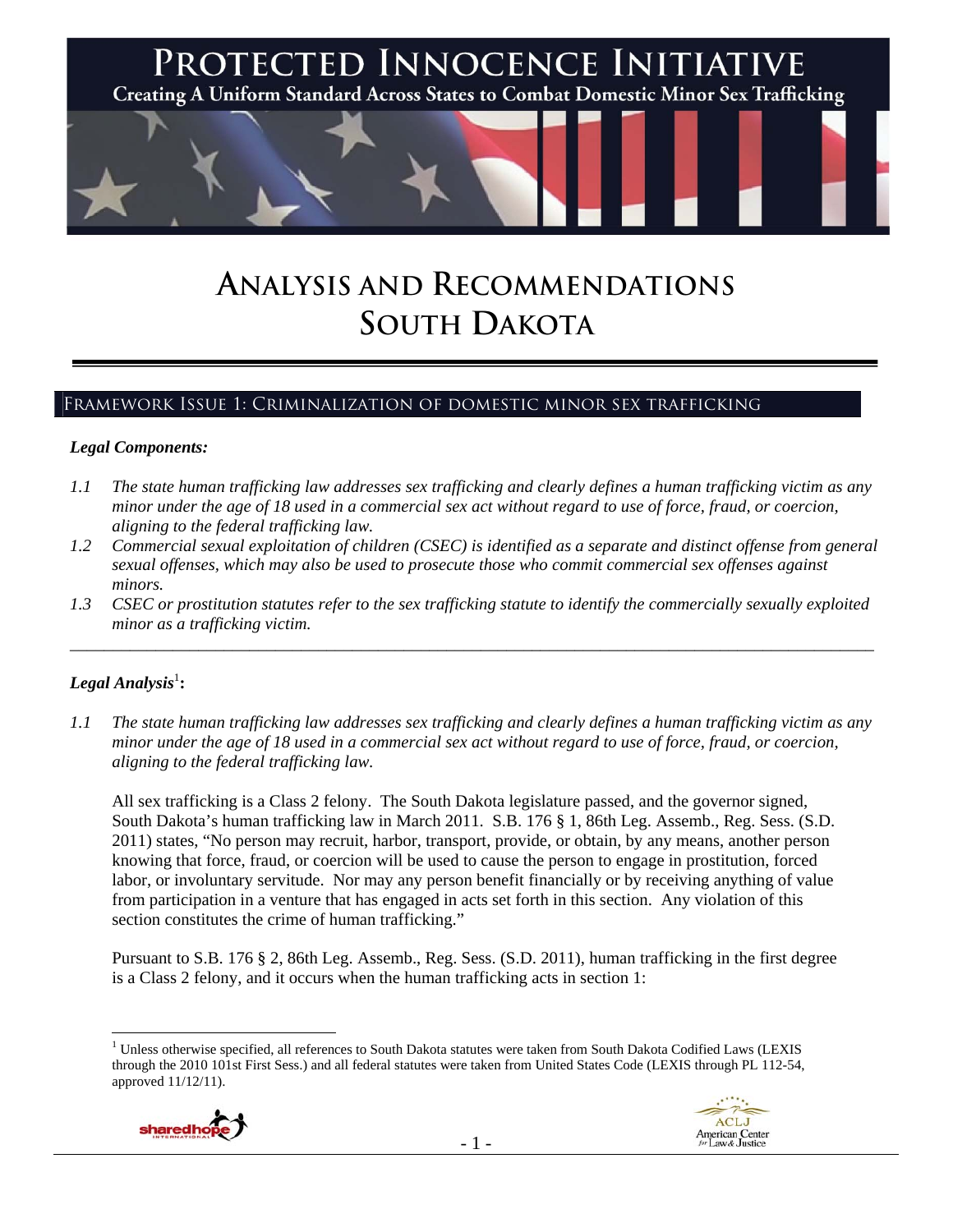- (1) Involve committing or attempting to commit kidnaping;
- (2) Involve a victim under the age of sixteen years;
- (3) Involve prostitution or procurement for prostitution; or
- (4) Result in the death of a victim;

Human trafficking in the second degree is a Class 4 felony and occurs when a person does either of the following:

(1) Recruits, harbors, transports, provides, or obtains, by any means, another person knowing that force, fraud, or coercion will be used to cause the person to engage in prostitution, forced labor, or involuntary servitude; or

(2) Benefits financially or by receiving anything of value from participation in a venture that has engaged in acts set forth in this section.

- 1.1.1 Recommendation: Amend S.B. 176, 86th Leg. Assemb., Reg. Sess. (S.D. 2011) to eliminate the requirement to prove force, fraud, or coercion in the trafficking of minors.
- 1.1.2 Recommendation: Expand the forms of exploitation beyond just prostitution to include sexual performance and pornography as forms of sex trafficking.<sup>2</sup>
- *1.2 Commercial sexual exploitation of children (CSEC) is identified as a separate and distinct offense from general sexual offenses, which may also be used to prosecute those who commit commercial sex offenses against minors.*

The following laws criminalize CSEC in South Dakota:

- 1. S.D. Codified Laws § 22-23-2 (Promotion of prostitution) creates a crime when an individual does any of the following: "(1) Encourages, induces, procures, or otherwise purposely causes another to become or remain a prostitute; (2) Promotes the prostitution of a minor; or (3) Promotes the prostitution of his or her spouse, child, ward, or other dependent person." This crime is a Class 5 felony punishable by imprisonment up to 5 years and a possible fine of \$10,000. S.D. Codified Laws §§ 22-23-2, 22-6-1(8).
- 2. S.D. Codified Laws § 22-22-24.3 (Sexual exploitation of minor) creates a felony when an individual "causes or knowingly permits a minor to engage in an activity or the simulation of an activity that: (1) Is harmful to minors; (2) Involves nudity; or (3) Is obscene." A first violation is a Class 6 felony punishable by imprisonment up to 2 years, a fine of \$4,000, or both. S.D. Codified Laws §§ 22-22- 24.3, 22-6-1(9). A subsequent violation within 15 years is a Class 5 felony punishable by imprisonment up to 5 years and a possible fine of \$10,000. S.D. Codified Laws §§ 22-22-24.3, 22-6- 1(8).
- 3. S.D. Codified Laws § 22-24A-5(1) (Solicitation of minor) creates a Class 4 felony when a person 18 or older " $(1)$  Solicits<sup>3</sup> a minor, or someone the person reasonably believes is a minor, to engage in a prohibited sexual act." Under S.D. Codified Laws § 22-24A-4, "minor" is defined as someone 15 or

<sup>&</sup>lt;sup>3</sup> "Solicit" is defined in S.D. Codified Laws § 22-24A-4 as "to seduce, lure, entice or persuade, or attempt to seduce, lure, entice or persuade a specific person by telephone, in person, by letter, by using a computer or any other electronic means."



<sup>&</sup>lt;sup>2</sup> Subsequent recommendations in this report that discuss referring prosecutions to the trafficking statute are predicated upon the recommendations contained in Section 1.1 being previously or simultaneously implemented.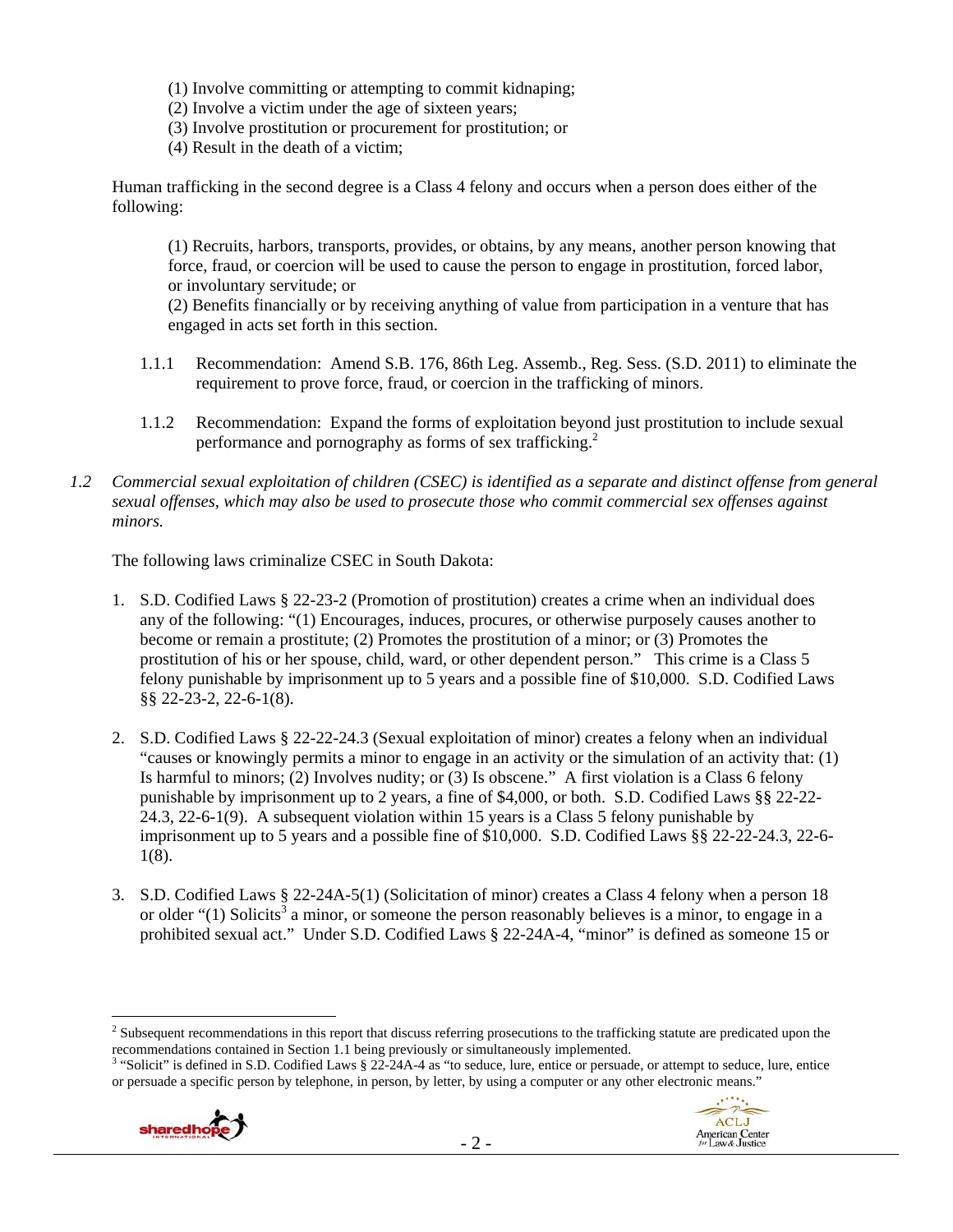younger.<sup>4</sup> This crime is punishable by imprisonment up to 10 years and a possible fine of \$20,000. S.D. Codified Laws § 22-6-1(7).

Certain non-commercial sex offenses against children may apply in cases of commercial sexual exploitation of a child. These include the following:

- 1. Under S.D. Codified Laws § 22-22-7 (Sexual contact with child under sixteen), an individual over 16 is guilty of a Class 3 felony if the individual "knowingly engages in sexual contact with another person, other than that person's spouse if the other person is under the age of sixteen years." This crime is punishable by imprisonment up to 15 years and a possible fine of \$30,000. S.D. Codified Laws § 22-6-1(6). The crime is only a Class 1 misdemeanor if the victim is 13 or older and the perpetrator is "less than five years older than the victim," which is punishable by imprisonment in the county jail up to 1 year, a fine of \$2,000, or both. S.D. Codified Laws  $\S$  22-6-2(1), 22-22-7.
	- 1.2.1 Recommendation: Raise the age of a minor in all CSEC statutes to 18 years and refer to S.B. 176, 86th Leg. Assemb., Reg. Sess. (S.D. 2011), the trafficking of persons statute, for any case involving a commercial sex act.
- *1.3 CSEC or prostitution statutes refer to the sex trafficking statute to identify the commercially sexually exploited minor as a trafficking victim.*

South Dakota's CSEC statutes do not refer to the human trafficking law.

1.3.1 Recommendation: Amend S.D. Codified Laws § 22-23-2 (Promotion of prostitution) where the victim is a minor under 18, § 22-22-24.3 (Sexual exploitation of minor), and § 22-24A-5 (Solicitation of minor) where the act solicited is a commercial sex act to refer to S.B. 176, 86th Leg. Assemb., Reg. Sess. (S.D. 2011), the trafficking of persons law, to clarify that minors involved in these crimes are human trafficking victims.

 $\overline{a}$ 4 S.D. Codified Laws § 22-24A-2(3) (Definitions) defines "minor" as "any person under the age of eighteen years" for purposes of S.D. Codified Laws §§ 22-24A-1 to 22-24A-20 "inclusive." However, S.D. Codified Laws § 22-24A-4 (Solicitation of minor—Definitions) defines minor as noted above for purposes of S.D. Codified Laws § 22-22-24.5. S.D. Codified Laws § 22- 22-24.5 was transferred to S.D. Codified Laws § 22-24A-5, which likely means that the more specific definition in S.D. Codified Laws § 22-24A-4 trumps the general one in S.D. Codified Laws § 22-24A-2(3).



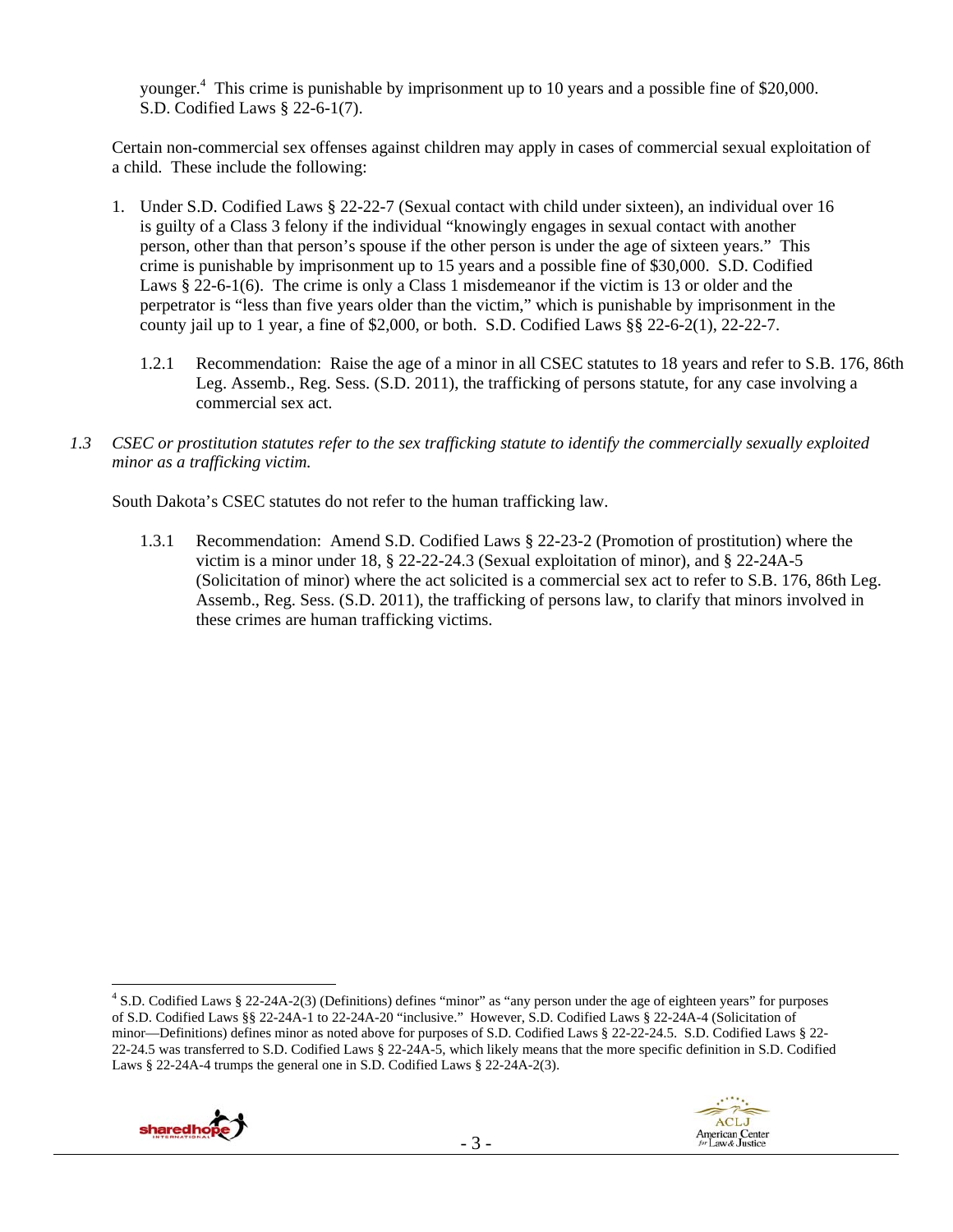#### **Framework Issue 2: Criminal provisions addressing demand**

#### *Legal Components:*

- *2.1 The state sex trafficking law can be applied to buyers of commercial sex acts with a victim of domestic minor sex trafficking.*
- *2.2 Buyers of commercial sex acts with a minor can be prosecuted under CSEC laws.*
- *2.3 Solicitation of prostitution laws differentiate between buying sex acts with an adult and buying sex acts with a minor under 18.*
- *2.4 Penalties for buyers of commercial sex acts with minors are as high as federal penalties.*
- *2.5 Using the Internet to lure, entice, or purchase, or attempt to lure, entice, or purchase commercial sex acts with a minor is a separate crime or results in an enhanced penalty for buyers.*
- *2.6 No age mistake defense is permitted for a buyer of commercial sex acts with any minor under 18.*
- *2.7 Base penalties for buying sex acts with a minor are sufficiently high for all minors under 18 and not reduced for older minors.*
- *2.8 Financial penalties for buyers of commercial sex acts with minors are sufficiently high to make it difficult for buyers to hide the crime.*
- *2.9 Buying and possessing child pornography carries penalties as high as similar federal offenses.*
- *2.10 Convicted buyers of commercial sex acts with minors and child pornography are required to register as sex offenders.*

\_\_\_\_\_\_\_\_\_\_\_\_\_\_\_\_\_\_\_\_\_\_\_\_\_\_\_\_\_\_\_\_\_\_\_\_\_\_\_\_\_\_\_\_\_\_\_\_\_\_\_\_\_\_\_\_\_\_\_\_\_\_\_\_\_\_\_\_\_\_\_\_\_\_\_\_\_\_\_\_\_\_\_\_\_\_\_\_\_\_\_\_\_\_

## *Legal Analysis:*

*2.1 The state sex trafficking law can be applied to buyers of commercial sex acts with a victim of domestic minor sex trafficking.* 

S.B. 176, 86th Leg. Assemb., Reg. Sess. (S.D. 2011) (Human trafficking) states in part, "No person may recruit, harbor, transport, provide, or obtain, by any means, another person knowing that force, fraud, or coercion will be used to cause the person to engage in prostitution, forced labor, or involuntary servitude." S.B. 176, 86th Leg. Assemb., Reg. Sess. (S.D. 2011) might apply to buyers of sex with victims of domestic minor sex trafficking through the term "obtain." Federal prosecutors, under the Trafficking Victims Protection Act  $(TVPA)$ , have applied the crime of human trafficking to attempted buyers of commercial sex with minors by charging that the buyers attempted to "obtain"<sup>6</sup> a person under 18 to engage in commercial sex.<sup>7</sup> It is unsettled whether the courts will uphold this interpretation of the TVPA. It is arguable, therefore, that the term "obtain" in South Dakota's trafficking statute may be similarly applied, and could, therefore, implicate buyers under S.B. 176, 86th Leg. Assemb., Reg. Sess. (S.D. 2011). Even if applied, however, the placement of the word "obtain" in S.B. 176, 86th Leg. Assemb., Reg. Sess. (S.D. 2011), requires the buyer know that force, fraud, or coercion will be used in the commission of the crime. This requirement makes it less likely that S.B. 176, 86th Leg. Assemb., Reg. Sess. (S.D. 2011) would be applicable against buyers.

2.1.1 Recommendation: Amend S.B. 176, 86th Leg. Assemb., Reg. Sess. (S.D. 2011)to clarify that the law applies to buyers of sex with minors and eliminate the requirement that buyers of commercial sex with minors must "know" of the force, fraud, or coercion occurring in the trafficking situation.

<sup>7</sup> *See, e.g*., Indictment at 1, United States v. Oflyng, No. 09-00084-01-CR-W-SOW (W.D. Mo. Mar. 10, 2009); *see also* News Release, U.S. Department of Justice, Office of the Unites States Attorney for the Western District of Missouri, Human Trafficking Rescue Project, Operation Guardian Angel, Final Defendant Pleads Guilty to Sex Trafficking of a Child, (Dec. 18, 2009), http://www.justice.gov/usao/mow/news2009/mikoloyck.ple.htm.



 $\overline{a}$ <sup>5</sup> Trafficking Victims Protection Act (TVPA) of 2000, Pub. L. No. 106-386, 114 Stat. 1464, 1466 (codified in scattered sections of 18 and 22 U.S.C.).

 $6$  18 U.S.C. 1591(a).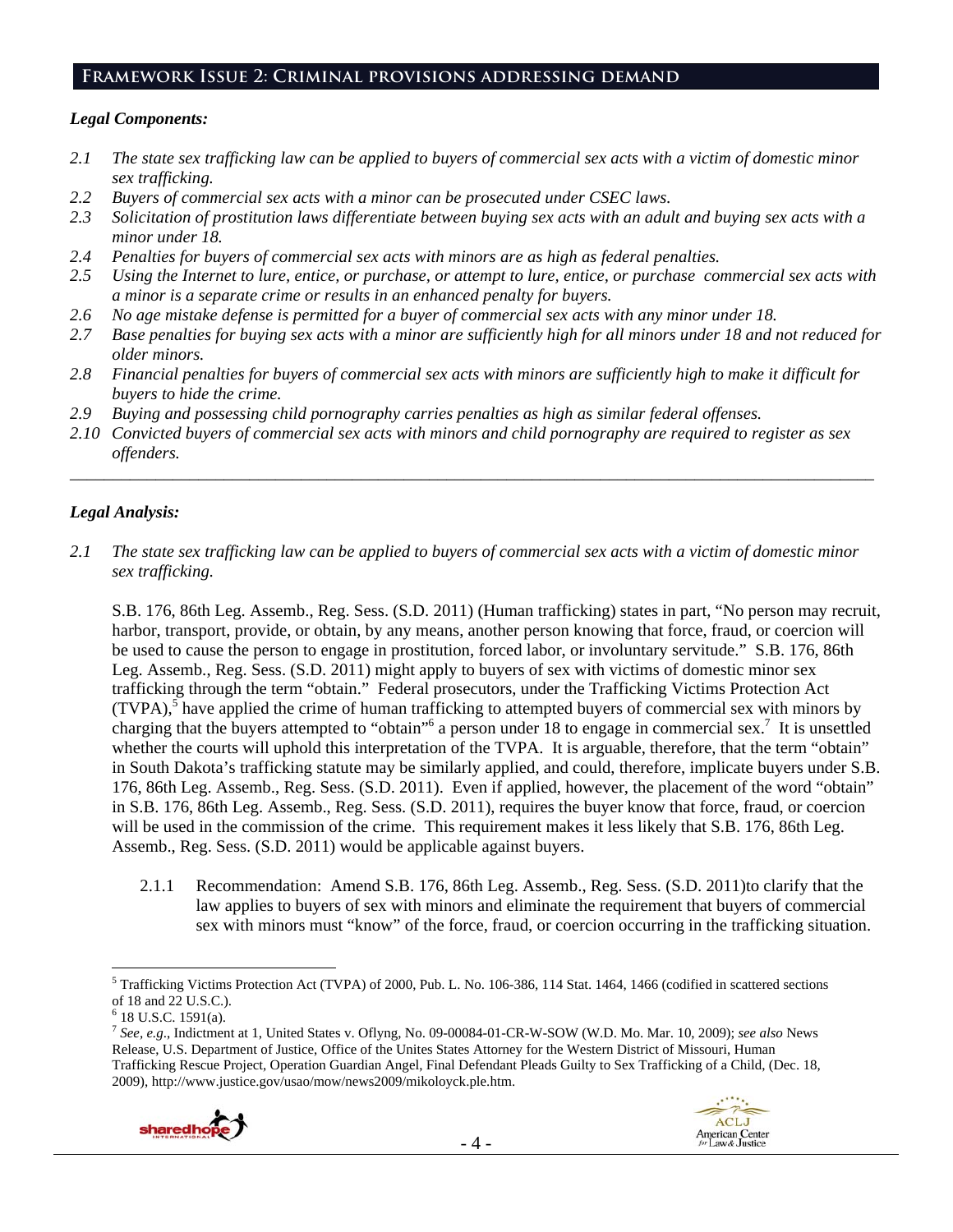#### *2.2 Buyers of commercial sex acts with a minor can be prosecuted under CSEC laws.*

S.D. Codified Laws § 22-24A-5(1) (Solicitation of minor) creates a Class 4 felony when a person 18 or older "(1) Solicits a minor,  $\delta$  or someone the person reasonably believes is a minor, to engage in a prohibited sexual act." A "prohibited sexual act" may include commercial sexual exploitation, such as prostitution and live or recorded sexual performance.<sup>9</sup> "Solicit" is defined as "to seduce, lure, entice or persuade, or attempt to seduce, lure, entice or persuade a specific person by telephone, in person, by letter, by using a computer or any other electronic means." S.D. Codified Laws § 22-24A-4(2).

Several sexual offense laws that are not specifically commercial in nature could also apply to buyers, including S.D. Codified Laws § 22-22-7 (Sexual contact with child under sixteen) and S.D. Codified Laws § 22-22-24.3 (Sexual exploitation of minor). $^{10}$ 

- 2.2.1 Recommendation: Amend S.D. Codified Laws § 22-24A-5 (Solicitation of minor) to direct the crime of commercial sexual exploitation of a minor to S.B. 176, 86th Leg. Assemb., Reg. Sess. (S.D. 2011) (Human trafficking).
- *2.3 Solicitation of prostitution laws differentiate between buying sex acts with an adult and buying sex acts with a minor under 18.*

S.D. Codified Laws § 22-23-9 (Hiring another to engage in sexual activity) does not differentiate between buying sex with an adult and buying sex with a minor. The statute creates a Class 1 misdemeanor for "[a]ny person who hires or attempts to hire another person for a fee to engage in sexual activity," regardless of the age of the victim.

S.D. Codified Laws § 22-24A-5 (Solicitation of minor) can apply to situations of purchase of commercial sex acts with a minor under  $16^{11}$  by creating a Class 4 felony when an individual who is 18 or older "(1) Solicits a minor, or someone the person reasonably believes is a minor, to engage in a prohibited sexual act; or (2) Knowingly compiles or transmits by means of a computer; or prints, publishes or reproduces by other computerized means; or buys, sells, receives, exchanges or disseminates, any notice, statement or advertisement of any minor's name, telephone number, place of residence, physical characteristics or other descriptive or identifying information for the purpose of soliciting a minor or someone the person reasonably believes is a minor to engage in a prohibited sexual act," where the "prohibited sexual act" is a commercial sex act.

2.3.1 Recommendation: Amend S.D. Codified Laws § 22-24A-5 (Solicitation of minor) and § 22-23-9 (Hiring another to engage in sexual activity) to specify that a minor involved in prostitution is a victim of trafficking pursuant to S.B. 176, 86th Leg. Assemb., Reg. Sess. (S.D. 2011) (Human trafficking) and refer cases of solicitation of a minor under 18 for commercial sexual activity to S.B. 176, 86th Leg. Assemb., Reg. Sess. (S.D. 2011) (Human trafficking) for prosecution.





 $\overline{a}$ <sup>8</sup> See supra note 4.

<sup>&</sup>lt;sup>9</sup> S.D. Codified Laws § 22-24A-2(16) defines "prohibited sexual act" as "actual or simulated sexual intercourse, sadism, masochism, sexual bestiality, incest, masturbation, or sadomasochistic abuse; actual or simulated exhibition of the genitals, the pubic or rectal area, or the bare feminine breasts, in a lewd or lascivious manner; actual physical contact with a person's clothed or unclothed genitals, pubic area, buttocks, or, if such person is a female, breast with the intent to arouse or gratify the sexual desire of either party; defecation or urination for the purpose of creating sexual excitement in the viewer; or any act or conduct which constitutes sexual battery or simulates that sexual battery is being or will be committed. The term includes encouraging, aiding, abetting or enticing any person to commit any such acts as provided in this subdivision. The term does not include a mother's breast-feeding of her baby."

<sup>10</sup> *See* discussion of relevant provisions *supra* Section 1.2. 11 *See supra* note 4.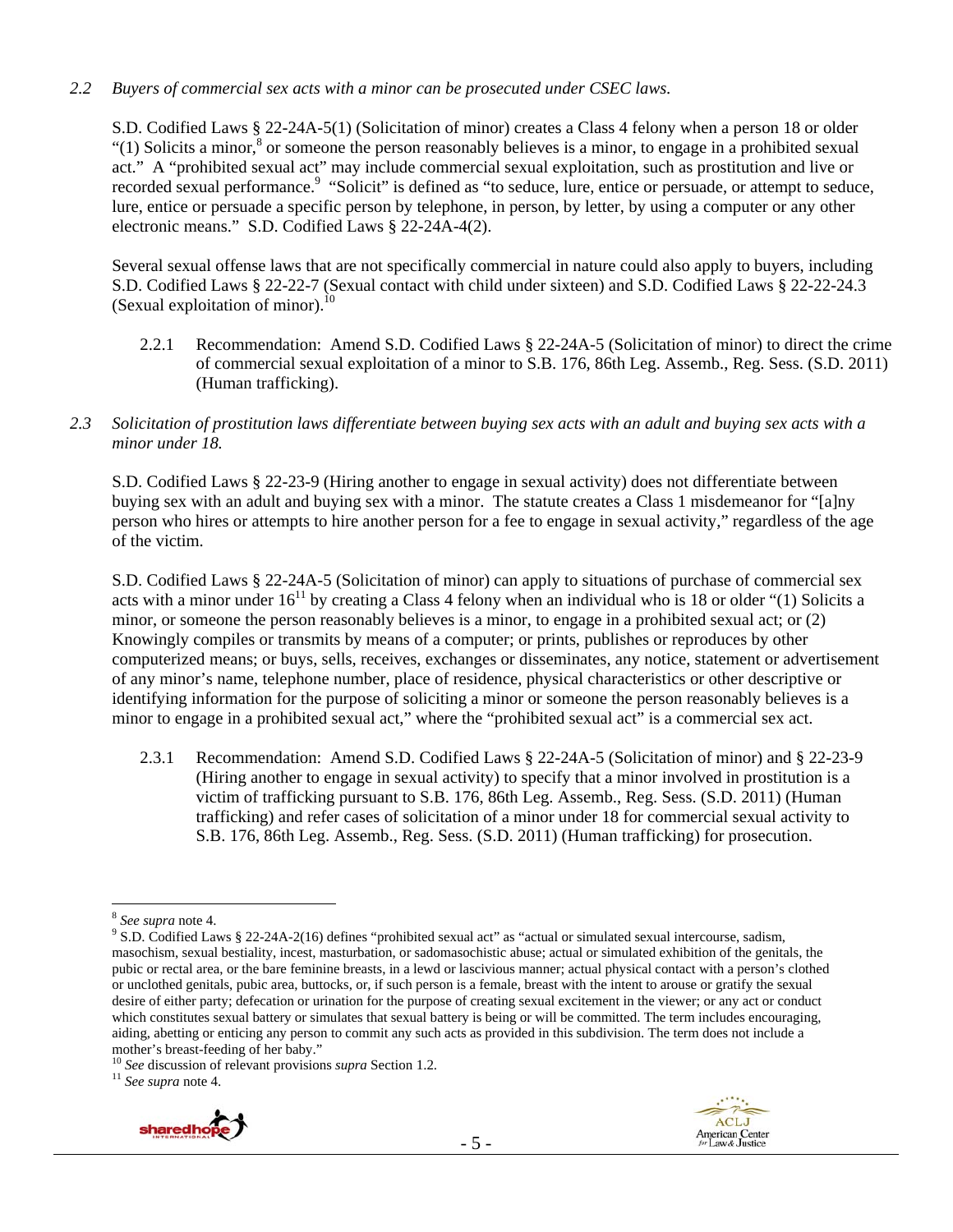#### *2.4 Penalties for buyers of commercial sex acts with minors are as high as federal penalties.*

Although unlikely, if applicable to buyers, S.B. 176 § 2, 86th Leg. Assemb., Reg. Sess. (S.D. 2011) states that a buyer convicted of human trafficking is guilty of a Class 2 felony, which is punishable by imprisonment up to 25 years and a possible fine of  $$50,000$ .<sup>12</sup> S.D. Codified Laws  $§$  22-6-1(5).

S.D. Codified Laws § 22-24A-5(1) (Solicitation of minor) makes it a Class 4 felony when a person 18 or older "(1) Solicits a minor,  $^{13}$  or someone the person reasonably believes is a minor, to engage in a prohibited sexual act," which could include forms of CSEC. This crime is punishable by imprisonment up to 10 years and a possible fine of \$20,000. S.D. Codified Laws § 22-6-1(7).

The general solicitation of prostitution law, S.D. Codified Laws § 22-23-9 (Hiring another to engage in sexual activity), establishes a Class 1 misdemeanor, which is punishable by imprisonment up to 1 year in the county jail, a fine of \$2,000, or both. S.D. Codified Laws § 22-6-2(1).

Buyers of commercial sex with minors charged with a sexual offense face a range of penalties. A conviction under S.D. Codified Laws § 22-22-7 (Sexual contact with child under sixteen) is punishable as a Class 3 felony by imprisonment up to 15 years and a possible fine of \$30,000. S.D. Codified Laws § 22-6-1(6). If, however, the buyer was less than 5 years older than the victim and the victim was 13 or older, the crime would only be a Class 1 misdemeanor punishable by imprisonment up to 1 year in the county jail, a fine of \$2,000, or both. S.D. Codified Laws §§ 22-6-2(1), 22-22-7.

In comparison, if the victim is under the age of 14, a conviction under the TVPA for child sex trafficking is punishable by 15 years to life imprisonment and a fine not to exceed \$250,000. 18 U.S.C. §§  $1591(b)(1)$ ,  $3559(a)(1)$ ,  $3571(b)(3)$ . If the victim is between the ages of  $14-17$ , a conviction is punishable by 10 years to life imprisonment and a fine not to exceed \$250,000. 18 U.S.C. §§ 1591(b)(2), 3559(a)(1), 3571(b)(3). A conviction is punishable by mandatory life imprisonment, however, if the buyer has a prior conviction for a federal sex offense<sup>14</sup> against a minor. 18 U.S.C. § 3559(e)(1). To the extent buyers can be prosecuted under other federal CSEC laws,<sup>15</sup> a conviction is punishable by penalties ranging from a fine not to exceed \$250,000 to life imprisonment and a fine not to exceed \$250,000.<sup>16</sup>

<sup>&</sup>lt;sup>16</sup> 18 U.S.C. §§ 2251A(b) (conviction punishable by imprisonment for 30 years to life and a fine), 2251(e) (conviction punishable by imprisonment for 15–30 years and a fine), 2423(a) (conviction punishable by imprisonment for 10 years to life and a fine),  $2422(a)$  (conviction punishable by a fine, imprisonment up to 20 years, or both),  $2252(a)(2)$ , (4) (stating that a conviction under subsection (a)(2) is punishable by imprisonment for  $5-20$  years and a fine, while a conviction under subsection (a)(4) is punishable by imprisonment up to 10 years, a fine, or both); *see also* 18 U.S.C. §§ 3559(a)(1) (classifying all of the above listed offenses as felonies), 3571(b)(3) (providing a fine up to \$250,000 for any felony conviction).





 $\overline{a}$ <sup>12</sup> S.D. Codified Laws § 22-6-1.2 (Minimum sentence for subsequent felony convictions for a sex crime) states, "If an adult has a previous conviction for a felony sex crime as defined by § 22-24B-1, any subsequent felony conviction for a sex crime as defined by subdivisions 22-24B-1(1) to (15), inclusive, and (19) shall result in a minimum sentence of imprisonment equal to the maximum term allowable under § 22-6-1, up to twenty-five years. The court may suspend a portion of the prison sentence required under this section." See discussion of "sex crime" pursuant to S.D. Codified Laws § 22-24B-1 *infra* Section 2.10.<br><sup>13</sup> See supra note 4.<br><sup>14</sup> Pursuant to 18 U.S.C. § 3559(e)(2), "federal sex offense" is defined

an offense under section 1591 [18 USCS § 1591] (relating to sex trafficking of children), 2241 [18 USCS § 2241] (relating to aggravated sexual abuse), 2242 [18 USCS § 2242] (relating to sexual abuse), 2244(a)(1) [18 USCS §  $2244(a)(1)$  (relating to abusive sexual contact),  $2245$  [18 USCS § 2245] (relating to sexual abuse resulting in death), 2251 [18 USCS § 2251] (relating to sexual exploitation of children), 2251A [18 USCS § 2251A] (relating to selling or buying of children), 2422(b) [18 USCS § 2422(b)] (relating to coercion and enticement of a minor

into prostitution), or 2423(a) [18 USCS § 2423(a)] (relating to transportation of minors).<br><sup>15</sup> 18 U.S.C. §§ 2251A(b) (Selling or buying of children), 2251(a) (Sexual exploitation of children), 2423(a) (Transportation of a minor with intent for minor to engage in criminal sexual activity), 2422(a) (Coercion and enticement), 2252(a)(2), (a)(4) (Certain activities relating to material involving the sexual exploitation of minors).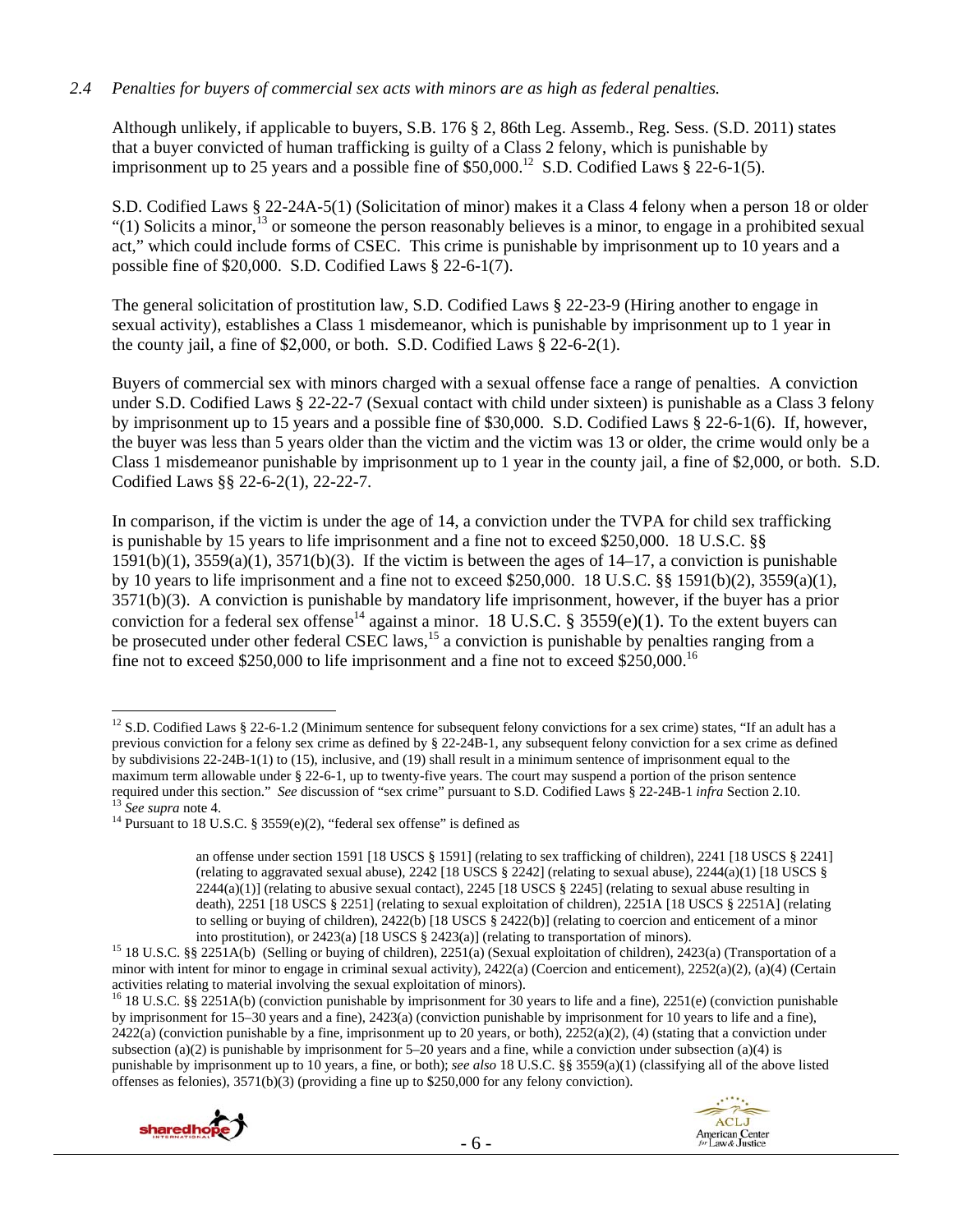*2.5 Using the Internet to lure, entice, or purchase, or attempt to lure, entice, or purchase commercial sex acts with a minor is a separate crime or results in an enhanced penalty for buyers.* 

Under S.D. Codified Laws § 22-24A-5(2) (Solicitation of minor), a buyer may be guilty of a Class 4 felony when the buyer "[k]nowingly compiles or transmits by means of a computer; or prints, publishes or reproduces by other computerized means; or buys, sells, receives, exchanges or disseminates, any notice, statement or advertisement of any minor's [under 16] name, telephone number, place of residence, physical characteristics or other descriptive or identifying information for the purpose of soliciting a minor or someone the person reasonably believes is a minor to engage in a prohibited sexual act." Under this statute, whether or not a computer is used, a conviction is punishable by imprisonment up to 10 years and a possible fine of \$20,000. S.D. Codified Laws § 22-6-1(7). This statute also makes it a crime to "[s]olicit[] a minor, or someone the person reasonably believes is a minor, to engage in a prohibited sexual act." S.D. Codified Laws § 22-24A-5(1). In this statute, "solicits" is defined as "to seduce, lure, entice or persuade, or attempt to seduce, lure, entice or persuade a specific person by telephone, in person, by letter, by using a computer or any other electronic means." S.D. Codified Laws § 22-24A-4(2).

### *2.6 No age mistake defense is permitted for a buyer of commercial sex acts with any minor under 18.*

Both S.D. Codified Laws § 22-24A-5 (Solicitation of minor) and S.D. Codified Laws § 22-22-24.3 (Sexual exploitation of minor) state that "mistake as to the minor's age is not a defense to a charge of violating this section," thus preventing these buyers from asserting a mistake of age defense. S.D. Codified Laws § 22-23-9 (Hiring another to engage in sexual activity) is age-neutral, rendering the mistake of age defense inapplicable.

2.6.1 Recommendation: Amend 2011 S.D. S.B. 176 (Human trafficking) to prohibit a defense based on mistake of age in cases of commercial sexual exploitation of a minor under 18.

#### *2.7 Base penalties for buying sex acts with a minor are sufficiently high for all minors under 18 and not reduced for older minors.*

A violation of S.D. Codified Laws § 22-24A-5 (Solicitation of minor), which may apply to soliciting commercial sex acts, is punishable as a Class 4 felony by imprisonment up to 10 years and a possible fine of \$20,000. S.D. Codified Laws § 22-6-1(7). However, under S.D. Codified Laws § 22-24A-4, "minor" is defined as someone 15 or younger. $^{17}$ 

A conviction under S.D. Codified Laws § 22-22-7 (Sexual contact with child under sixteen) is punishable as a Class 3 felony by imprisonment up to 15 years and a possible fine of \$30,000. S.D. Codified Laws § 22-6-1(6). If, however, the buyer was less than 5 years older than the victim and the victim was 13 or older, the crime would only be a Class 1 misdemeanor with possible imprisonment in the county jail for 1 year, a fine of \$2,000, or both. S.D. Codified Laws §§ 22-6-2(1), 22-22-7. This crime does not apply to minors between 16 and 18.

2.7.1 Recommendation: Amend S.D. Codified Laws § 22-24A-5 (Solicitation of minor) to increase the age of a minor to under 18.

#### <sup>17</sup> *See supra* note 4.



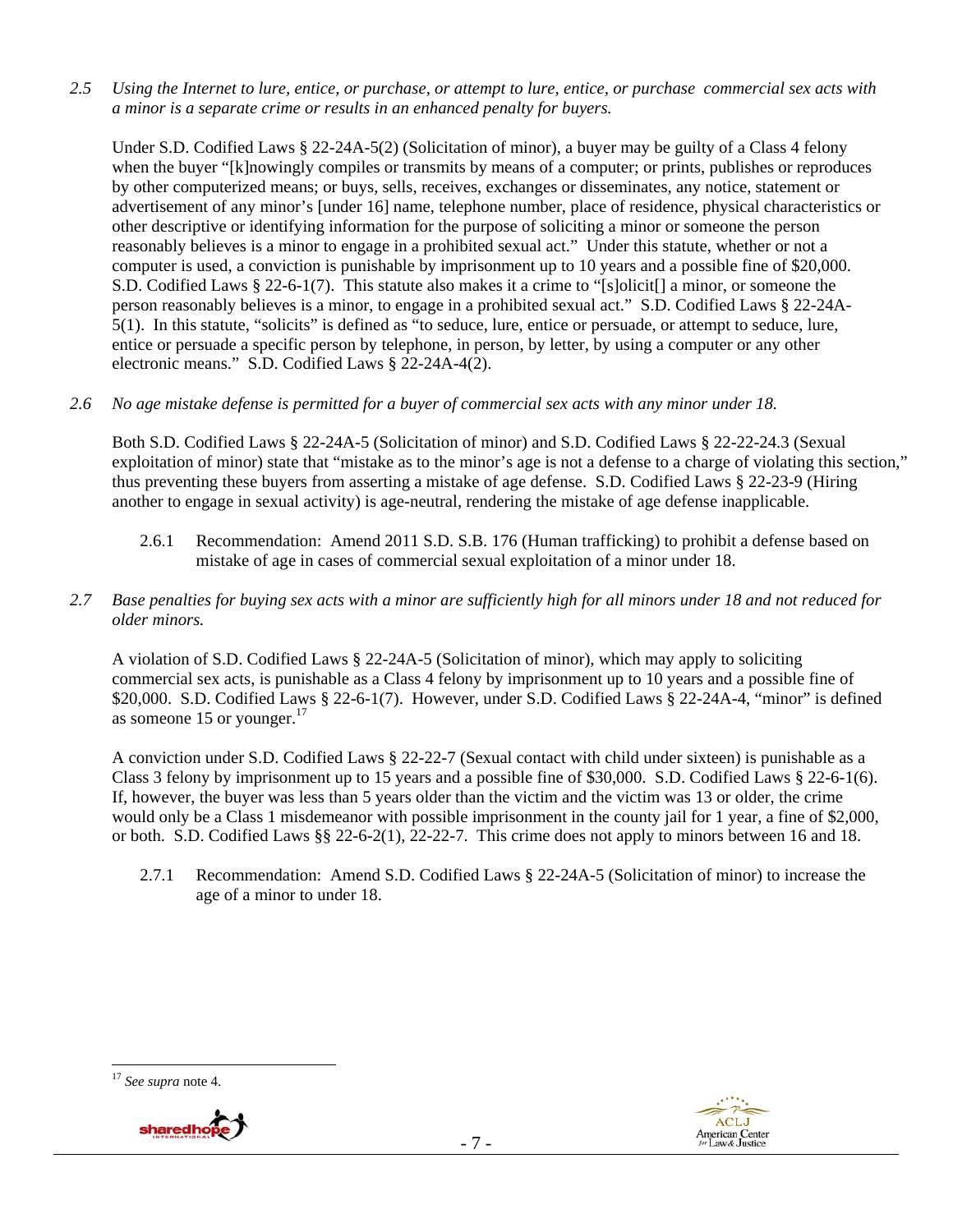#### *2.8 Financial penalties for buyers of commercial sex acts with minors are sufficiently high to make it difficult for buyers to hide the crime.*

If a buyer can be found guilty of human trafficking in the first degree under S.B. 176 § 2(3), 86th Leg. Assemb., Reg. Sess. (S.D. 2011), which includes sex trafficking, then the crime may be punishable by a fine of \$50,000. S.D. Codified Laws § 22-6-1(5). S.D. Codified Laws § 22-24A-5 (Solicitation of minor) may carry a fine of \$20,000 when the solicited minor is under 16. S.D. Codified Laws § 22-6-1(7).

In contrast, if a buyer is charged with solicitation under S.D. Codified Laws § 22-23-9 (Hiring another to engage in sexual activity) a fine of \$2,000 is possible. S.D. Codified Laws § 22-6-2(1).

If charged with violating any of the sexual offense laws, buyers of commercial sex with minors could receive significant financial penalties. For S.D. Codified Laws § 22-22-24.3 (Sexual exploitation of minor) the buyer could receive a fine of \$4,000. S.D. Codified Laws § 22-6-1(9). A buyer convicted of a violating S.D. Codified Laws § 22-22-7 (Sexual contact with child under sixteen) may be punished by a maximum fine of \$30,000. S.D. Codified Laws § 22-6-1(6). If, however, the buyer was less than 5 years older than the victim and the victim was 13 or older, the crime would only carry a possible fine of \$2,000. S.D. Codified Laws §§ 22-6-2(1), 22-22-7.

A buyer may also be subject to asset forfeiture under S.D. Codified Laws § 22-24A-15 (Civil liability for sexual offense—Forfeiture of property upon conviction) when found guilty of certain crimes. Crimes allowing for asset forfeiture include, "22-24A-1 to 22-24A-20 [including sale of child pornography; possession, manufacture, or distribution of child pornography; solicitation of minor], inclusive, [or] 22-24B-1 [Sex crimes] .  $\ldots$ <sup>18</sup> S.D. Codified Laws § 22-24A-15. Therefore, those buyers convicted of violations of § 22-24A-3 (Possession, manufacture, or distribution of child pornography), § 22-24A-5 (Solicitation of minor), § 22-22- 24.3 (Sexual exploitation of minor), and § 22-22-7 (Sexual contact with child under sixteen) would be subject to asset forfeiture. S.D. Codified Laws §§ 22-24A-15, 22-24B-1.

Pursuant to S.D. Codified Laws § 22-24A-15 (Civil liability for sexual offense—Forfeiture of property upon conviction), property subject to forfeiture includes the following:

(1) Any photograph, film, videotape, book, digital media or visual depiction that has been manufactured, distributed, purchased, possessed, acquired, or received in violation of [the statutes listed above];

(2) Any material, product, and equipment of any kind that is used or intended for use in manufacturing, processing, publishing, selling, possessing, or distributing any visual depiction proscribed by [the statutes listed above];

(3) Any property that is used, or intended for use, as a container for property described in subdivisions (1) and (2) of this section, including any computers and digital media;

(4) Any conveyances including aircraft, vehicles, or vessels, that transport, possess, or conceal, or that is used, or intended for use, to transport, or in any manner facilitate the transportation, sale, receipt, possession or concealment of any visual depiction proscribed under [the statutes listed above],

(5) Any book, record, and research, including microfilm, tape, and data that is used, or intended for use, in violation of [the statutes listed above];

(6) Any funds or other things of value used for the purposes of unlawfully purchasing, attempting to purchase, distributing, or attempting to acquire or distribute any visual depiction proscribed by [the statutes listed above];

<sup>18</sup> *See* discussion of "sex crime" pursuant to S.D. Codified Laws § 22-24B-1 *infra* Section 2.10.



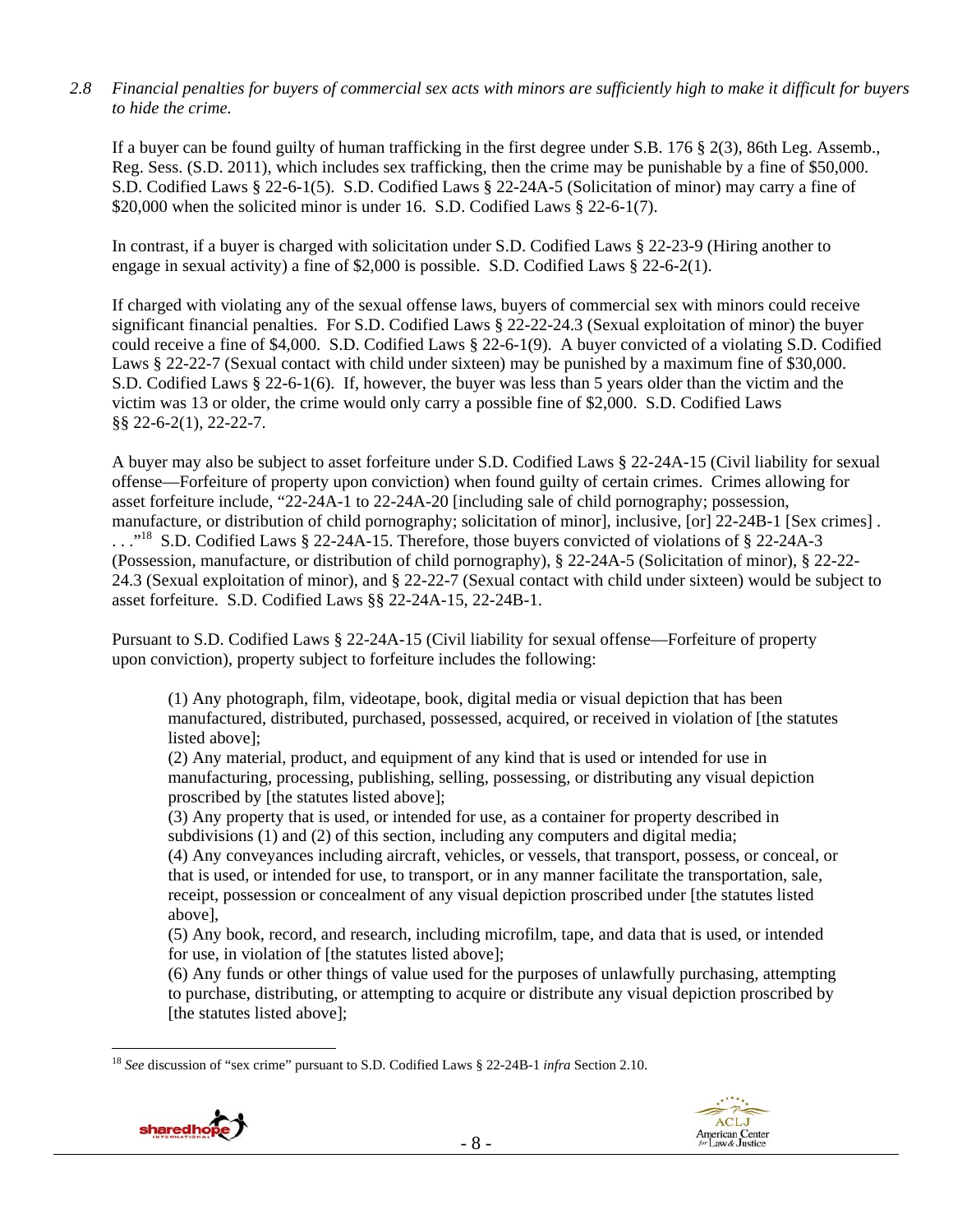(7) Any asset, interest, profit, income, and proceed acquired or derived from the unlawful sale or purchase, attempted sale or purchase, distribution, or attempted distribution of any visual depiction proscribed by [the statutes listed above].

S.D. Codified Laws § 22-24A-15 states that property from part (1) is forfeited to the state. Regarding the use of the other listed property, S.D. Codified Laws § 22-24A-15 states that "[a]ny amount over and above the amount necessary to reimburse for the investigation and prosecution shall be used to satisfy any civil judgments."

Under S.D. Codified Laws § 22-24A-7 (Offenses creating liability), a person who commits violations of any of the following is also liable for civil damages: "§§ 22-19A-1 [Stalking], 22-24A-1 to 22-24A-20 [including sale of child pornography; possession, manufacture, or distribution of child pornography; solicitation of minor], inclusive, 22-24B-1 ["Sex crime" defined], 23A-27-14.1 [Teacher certification], and 43-43B-1 to 43-43B-3 [Unlawful use of computer system, software, or data], inclusive." The types of damages a victim may recover from the buyer pursuant to S.D. Codified Laws § 22-24A-10 (Civil liability for sexual offenses—types of damages recoverable) are,

(1) Economic damages, including the cost of treatment and rehabilitation, medical expenses, loss of economic or educational potential, loss of productivity, absenteeism, support expenses, accidents or injury, and any other pecuniary loss proximately caused by the proscribed conduct; (2) Noneconomic damages, including physical and emotional pain, suffering, physical impairment, emotional distress, mental anguish, disfigurement, loss of enjoyment, loss of companionship, services, and consortium, and other nonpecuniary losses proximately caused by the proscribed conduct;

(3) Exemplary damages;

- (4) Attorneys' fees; and
- (5) Disbursements.

### *2.9 Buying and possessing child pornography carries penalties as high as similar federal offenses.*

Under S.D. Codified Laws § 22-24A-3(3) (Possession, manufacture, or distribution of child pornography), a person who "[k]nowingly possesses, distributes, or otherwise disseminates any visual depiction of a minor engaging in a prohibited sexual act, or in the simulation of such an act" is guilty of a Class 4 felony. This crime is punishable by imprisonment up to 10 years and a possible fine of \$20,000. S.D. Codified Laws § 22-6-1(7). A subsequent offense within 15 years is a Class 3 felony punishable by imprisonment up to 15 years and a possible fine of \$30,000. S.D. Codified Laws §§ 22-24A-3, 22-6-1(6). A person convicted of this crime also faces several financial penalties including asset forfeiture and civil damages. S.D. Codified Laws §§ 22-24A-7, 22-24A-15, 22-24B-1(5).<sup>19</sup>

In comparison, a federal conviction for possession of child pornography<sup>20</sup> is generally punishable by imprisonment for 5–20 years and a fine not to exceed \$250,000.<sup>21</sup> Subsequent convictions, however, are punishable by

<sup>&</sup>lt;sup>21</sup> 18 U.S.C. §§ 2252(b) (stating that a conviction under subsection (a)(2) is punishable by imprisonment for 5–20 years and a fine, while a conviction under subsection (a)(4) is punishable by imprisonment up to 10 years, a fine, or both),  $2252A(b)(1)$  (a conviction is punishable by imprisonment for  $5-20$  years and a fine),  $1466A(a)$ , (b) (stating that a conviction under subsection (a) is "subject to the penalties provided in section 2252A(b)(1)," imprisonment for 5–20 years and a fine, while a conviction under subsection (b) is "subject to the penalties provided in section 2252A(b)(2)," imprisonment up to 10 years, a fine, or both); *see also* 18 U.S.C. §§ 3559(a)(1) (classifying all of the above listed offenses as felonies), 3571(b)(3) (providing a fine up to \$250,000 for any felony conviction).





<sup>&</sup>lt;sup>19</sup> *See* discussion *supra* Section 2.8.<br><sup>20</sup> 18 U.S.C. §§ 2252(a)(2), (a)(4)(A) (Certain activities relating to material involving the sexual exploitation of minors), 2252A(a)(2)–(3) (Certain activities relating to material constituting or containing child pornography), 1466A(a), (b) (Obscene visual representations of the sexual abuse of children).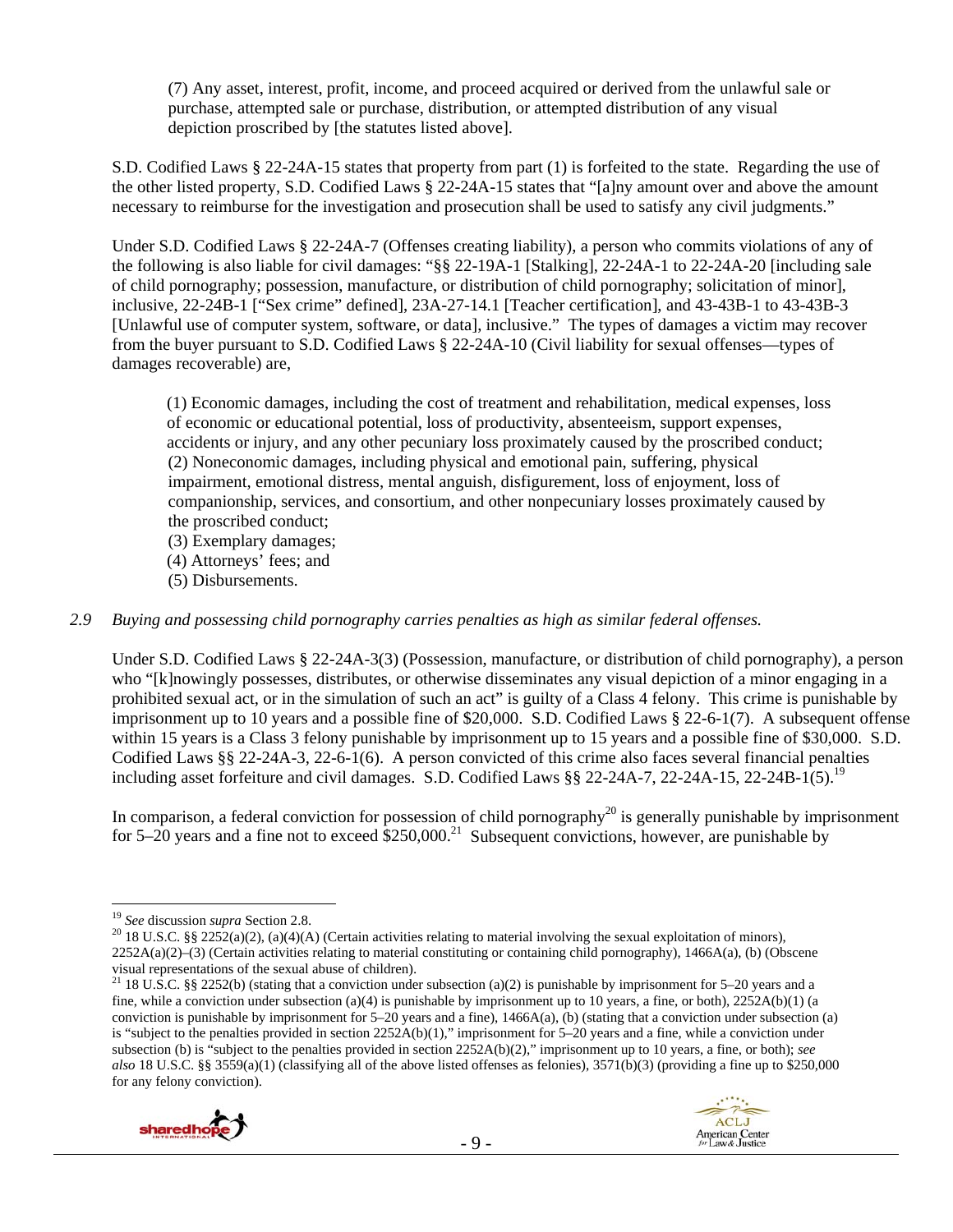imprisonment up to 40 years and a fine not to exceed  $$250,000.<sup>22</sup>$ 

*2.10 Convicted buyers of commercial sex acts with minors and child pornography are required to register as sex offenders*.

Pursuant to S.D. Codified Laws § 22-24B-2 (Registration of convicted sex offenders), "Any person who has been convicted for commission of a sex crime, as defined in § 22-24B-1, shall register as a sex offender." According to S.D. Codified Laws § 22-24B-1 ("Sex crime" defined), "sex crimes" include the following:

(1) Rape as set forth in § 22-22-1;

(2) Felony sexual contact with a minor under sixteen as set forth in § 22-22-7 if committed by an adult;

. . .

(5) Possessing, manufacturing, or distributing child pornography as set forth in § 22-24A-3;

(6) Sale of child pornography as set forth in § 22-24A-1;

(7) Sexual exploitation of a minor as set forth in § 22-22-24.3;

(8) Kidnapping, as set forth in § 22-19-1, if the victim of the criminal act is a minor;

(9) Promotion of prostitution of a minor as set forth in subdivision 22-23-2(2);

. . .

(12) Solicitation of a minor as set forth in § 22-24A-5;

 . . . (15) An attempt to commit any of the crimes listed in this section or any conspiracy or solicitation to commit any of the crimes listed in this section;

. . .

(17) Any federal crime or court martial offense that would constitute a sex crime under federal law;

(18) Any crime committed in another state if that state also requires that anyone convicted of that crime register as a sex offender in that state; . . .

. . . .

2.10.1 Recommendation: Amend S.D. Codified Laws § 22-24B-1 to add S.B. 176, 86th Leg. Assemb., Reg. Sess. (S.D. 2011) (Human trafficking) to the list of sex crimes for which sex offender registration is required.

<sup>&</sup>lt;sup>22</sup> 18 U.S.C. §§ 2252(b) (stating if a person has a prior conviction under subsection (b)(1), or a list of other statutes, a conviction is punishable by a fine and imprisonment for 15–40 years, but if a person has a prior conviction under subsection (b)(1), or a list of other statutes, a conviction is punishable by a fine and imprisonment for 10–20 years), 2252A(b)(1) (stating if a person has a prior conviction under subsection (a)(2), (a)(3), or a list of other statutes, a conviction is punishable by a fine and imprisonment for 15–40 years), 1466A(a), (b) (stating that the penalty scheme for section 2252A(b) applies); *see also* 18 U.S.C. §§ 3559(a)(1) (classifying all of the above listed offenses as felonies),  $3571(b)(3)$  (providing a fine up to \$250,000 for any felony conviction).

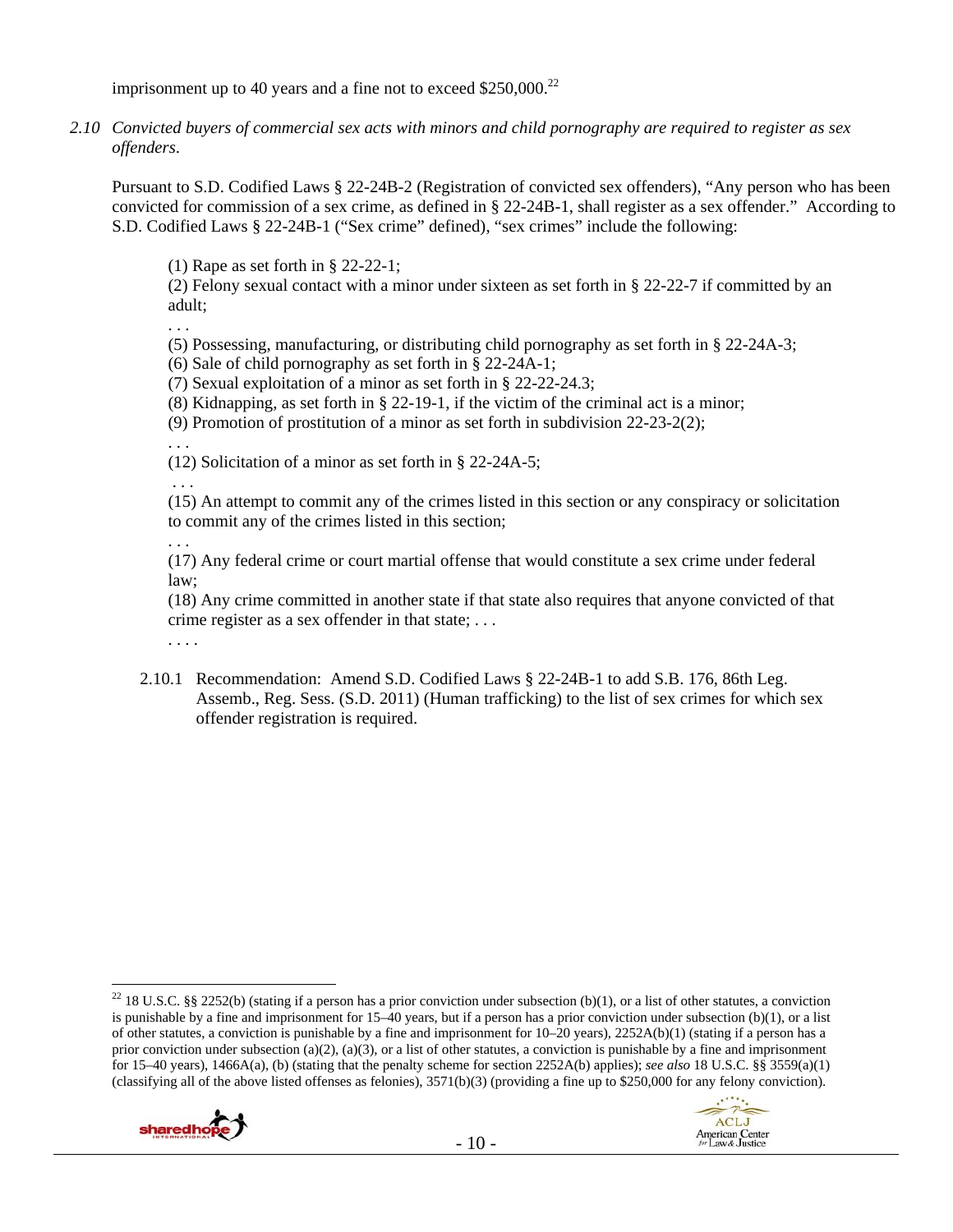#### Framework Issue 3: Criminal provisions for traffickers

#### *Legal Components:*

- *3.1 Penalties for trafficking a child for sexual exploitation are as high as federal penalties.*
- *3.2 Creating and distributing child pornography carries penalties as high as similar federal offenses.*
- *3.3 Using the Internet to lure, entice, recruit, or sell commercial sex acts with a minor is a separate crime or results in an enhanced penalty for traffickers.*
- *3.4 Financial penalties for traffickers, including asset forfeiture, are sufficiently high.*
- *3.5 Convicted traffickers are required to register as sex offenders.*
- *3.6 Laws relating to termination of parental rights for certain offenses include sex trafficking or CSEC offenses in order to remove the children of traffickers from their control and potential exploitation.*

*\_\_\_\_\_\_\_\_\_\_\_\_\_\_\_\_\_\_\_\_\_\_\_\_\_\_\_\_\_\_\_\_\_\_\_\_\_\_\_\_\_\_\_\_\_\_\_\_\_\_\_\_\_\_\_\_\_\_\_\_\_\_\_\_\_\_\_\_\_\_\_\_\_\_\_\_\_\_\_\_\_\_\_\_\_\_\_\_\_\_\_\_\_\_* 

#### *Legal Analysis:*

*3.1 Penalties for trafficking a child for sexual exploitation are as high as federal penalties.* 

Human trafficking in the second degree is a Class 4 felony when an individual "[r]ecruits, harbors, transports, provides, or obtains, by any means, another person knowing that force, fraud, or coercion will be used to cause the person to engage in prostitution, forced labor, or involuntary servitude." S.B. 176 § 3, 86th Leg. Assemb., Reg. Sess. (S.D. 2011). Class 4 felonies are punishable by imprisonment up to 10 years and a possible fine of \$20,000. S.D. Codified Laws § 22-6-1(7). S.B. 176 § 2, 86th Leg. Assemb., Reg. Sess. (S.D. 2011) creates a Class 2 felony for human trafficking in the first degree when the crimes "(1) Involve committing or attempting to commit kidnaping; (2) Involve a victim under the age of sixteen years; (3) Involve prostitution or procurement for prostitution; or (4) Result in the death of a victim." When these elements are involved, the crime is punishable by imprisonment up to 25 years and a possible fine of \$50,000. S.D. Codified Laws § 22-6-1(5).

A trafficker could also be found guilty of S.D. Codified Laws § 22-23-2(1), (2) (Promotion of prostitution) when the trafficker "[p]romotes the prostitution of a minor" or "[e]ncourages, induces, procures, or otherwise purposely causes another to become or remain a prostitute." This crime is a Class 5 felony punishable by imprisonment up to 5 years and a possible fine of \$10,000. S.D. Codified Laws §§ 22-23-2, 22-6-1(8).

Additionally, a trafficker could be charged with S.D. Codified Laws § 22-23-8 (Solicitation or procurement of prostitute for patron), which creates a Class 6 felony when an individual does any of the following:

- (1) Solicits another person to patronize a prostitute;
- (2) Procures a prostitute for a patron;

(3) Transports a person into or within this state to engage in prostitution, or procures or pays for transportation for that purpose;

(4) Knowingly permits a place owned, managed, supervised, or controlled by himself or herself, alone, or in association with others, to be regularly used for prostitution or the promotion of prostitution, or fails to make reasonable effort to abate such use by ejecting the tenant, notifying law enforcement authorities, or using other legally available means; or

(5) Solicits, receives, or agrees to receive any benefit for doing or agreeing to do anything prohibited by this section;

This crime is punishable by imprisonment for 2 years, a fine of \$4,000, or both. S.D. Codified Laws §  $22-6-1(9)$ .



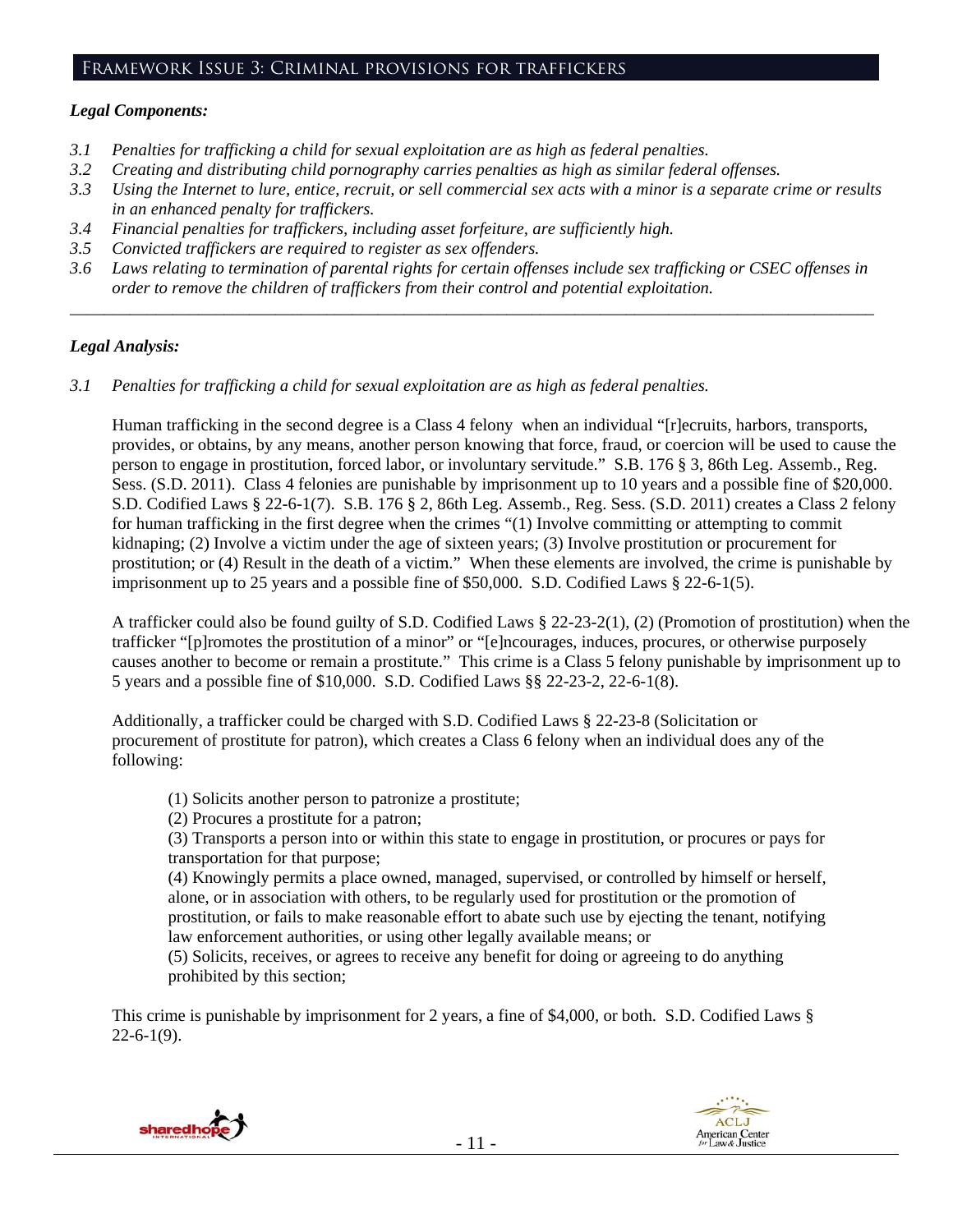A trafficker could be charged under S.D. Codified Laws § 22-24A-5(2) (Solicitation of minor), which creates a Class 4 felony when an individual 18 or older "[k]nowingly compiles or transmits by means of a computer; or prints, publishes or reproduces by other computerized means; or buys, sells, receives, exchanges or disseminates, any notice, statement or advertisement of any minor's name, telephone number, place of residence, physical characteristics or other descriptive or identifying information for the purpose of soliciting a minor or someone the person reasonably believes is a minor to engage in a prohibited sexual act." This crime is punishable by imprisonment up to 10 years and a possible fine of \$20,000. S.D. Codified Laws § 22-6-1(7).

In comparison, if the victim is under the age of 14, a conviction under the Trafficking Victims Protection Act (TVPA)<sup>23</sup> for child sex trafficking is punishable by 15 years to life imprisonment and a fine not to exceed \$250,000. 18 U.S.C. §§ 1591(b)(1),  $3559(a)(1)$ ,  $3571(b)(3)$ . If the victim is between the ages of 14–17, a conviction is punishable by 10 years to life imprisonment and a fine not to exceed \$250,000. 18 U.S.C. §§ 1591(b)(2),  $3559(a)(1)$ ,  $3571(b)(3)$ . A conviction is punishable by mandatory life imprisonment, however, if the trafficker has a prior conviction for a federal sex offense<sup>24</sup> against a minor.

### *3.2 Creating and distributing child pornography carries penalties as high as similar federal offenses*.

S.D. Codified Laws § 22-24A-3 (Possession, manufacture, or distribution of child pornography) creates a Class 4 felony when an individual does any of the following:

(1) Creates any visual depiction of a minor engaging in a prohibited sexual act, or in the simulation of such an act;

(2) Causes or knowingly permits the creation of any visual depiction of a minor engaged in a prohibited sexual act, or in the simulation of such an act; or

(3) Knowingly possesses, distributes, or otherwise disseminates any visual depiction of a minor engaging in a prohibited sexual act, or in the simulation of such an act.

As a Class 4 felony, this crime is punishable by imprisonment up to 10 years and a possible fine of \$20,000. S.D. Codified Laws § 22-6-1(7). Subsequent convictions within 15 years are Class 3 felonies punishable by imprisonment up to 15 years and a possible fine of \$30,000. S.D. Codified Laws §§ 22- 24A-3, 22-6-1(6).

In comparison, if the victim is under the age of 14, a conviction under the TVPA for child sex trafficking is punishable by 15 years to life imprisonment and a fine not to exceed \$250,000. 18 U.S.C. §§ 1591(b)(1),  $3559(a)(1)$ ,  $3571(b)(3)$ . If the victim is between the ages of  $14-17$ , a conviction is punishable by 10 years to life imprisonment and a fine not to exceed \$250,000. 18 U.S.C. §§ 1591(b)(2), 3559(a)(1), 3571(b)(3). A conviction is punishable by mandatory life imprisonment, however, if the trafficker has a prior conviction for a federal sex offense<sup>25</sup> against a minor. Additionally, a federal conviction for distribution of child pornography<sup>26</sup> is generally punishable by imprisonment for 5–20 years and a fine not to exceed \$250,000.<sup>27</sup> Subsequent convictions, however, are punishable by imprisonment up to 40 years and a fine not to exceed \$250,000.<sup>28</sup>

<sup>&</sup>lt;sup>27</sup> 18 U.S.C. §§ 2252(b) (stating that a conviction under subsection (a)(1), (a)(2), or (a)(3) is punishable by imprisonment for 5– 20 years and a fine), 2252A(b)(1) (a conviction is punishable by imprisonment for 5–20 years and a fine), 1466A(a), (b) (stating that a conviction under subsection (a) is "subject to the penalties provided in section 2252A(b)(1)," imprisonment for 5–20 years and a fine, while a conviction under subsection (b) is "subject to the penalties provided in section 2252A(b)(2)," imprisonment up to 10 years, a fine, or both); *see also* 18 U.S.C.



<sup>&</sup>lt;sup>23</sup> See supra note 5.

<sup>&</sup>lt;sup>24</sup> See supra note 14 for the definition of "federal sex offense."<br>
<sup>25</sup> See supra note 14 for the definition of "federal sex offense."<br>
<sup>25</sup> See supra note 14 for the definition of "federal sex offense."<br>
<sup>26</sup> 18 U.S.C. 2252A(a)(2), (a)(3) (Certain activities relating to material constituting or containing child pornography), 1466A(a) (Obscene visual representations of the sexual abuse of children).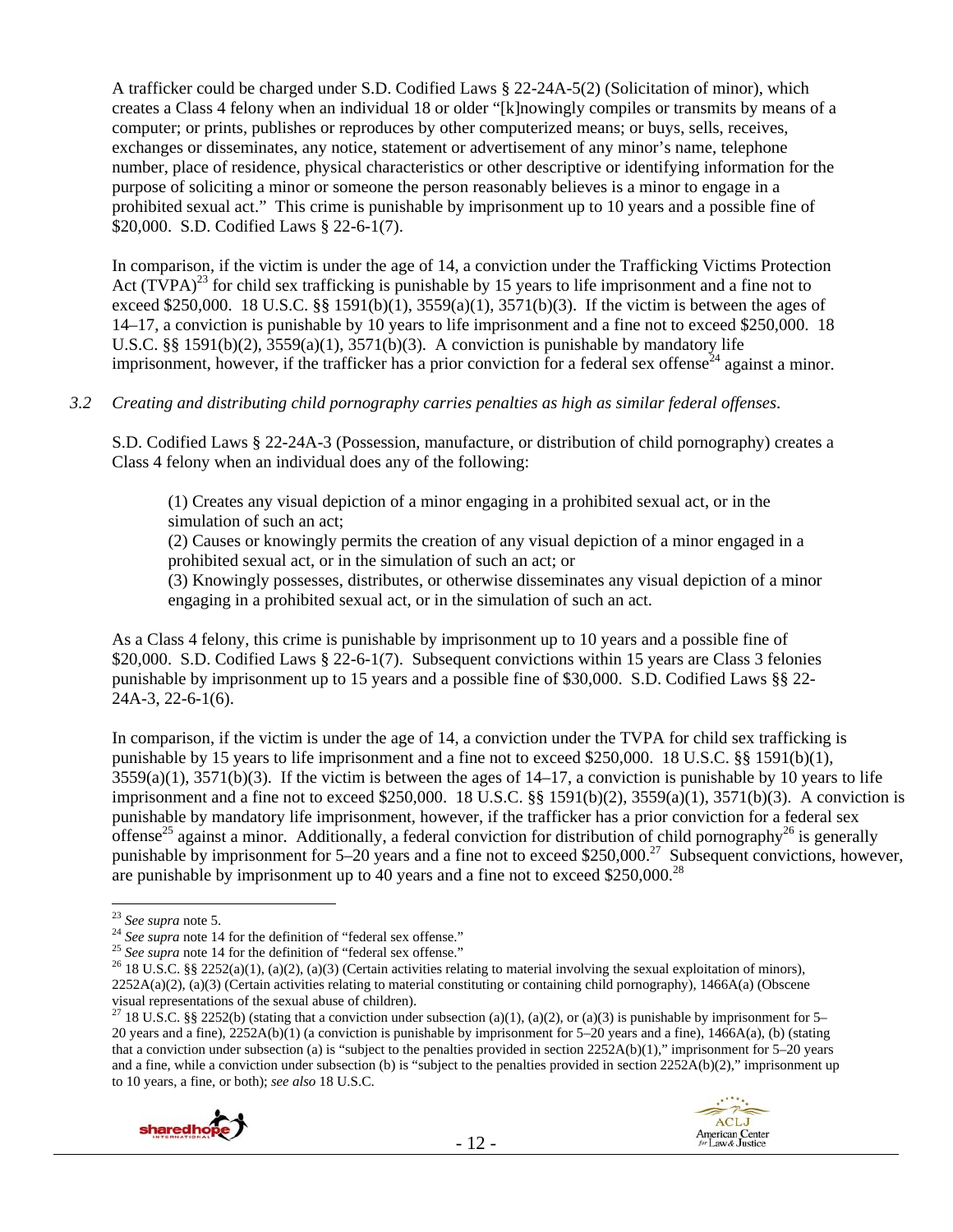*3.3 Using the Internet to lure, entice, recruit, or sell commercial sex acts with a minor is a separate crime or results in an enhanced penalty for traffickers.* 

A person 18 or older violates S.D. Codified Laws § 22-24A-5(2) (Solicitation of minor) when he "[k]nowingly compiles or transmits by means of a computer; or prints, publishes or reproduces by other computerized means; or buys, sells, receives, exchanges or disseminates, any notice, statement or advertisement of any minor's name, telephone number, place of residence, physical characteristics or other descriptive or identifying information for the purpose of soliciting a minor or someone the person reasonably believes is a minor to engage in a prohibited sexual act." This is a Class 4 felony punishable by imprisonment up to 10 years and a possible fine of \$20,000. S.D. Codified Laws §§ 22-24A-5, 22-6- 1(7). S.D. Codified Laws § 22-24A-5(1) creates a Class 4 felony when a person 18 or older "(1) Solicits<sup>29</sup> a minor, or someone the person reasonably believes is a minor, to engage in a prohibited sexual act." Under S.D. Codified Laws § 22-24A-4, "minor" is defined as someone 15 or younger. This crime is punishable by imprisonment up to 10 years and a possible fine of \$20,000. S.D. Codified Laws § 22-6- 1(7).

#### *3.4 Financial penalties for traffickers, including asset forfeiture, are sufficiently high.*

A person found guilty of human trafficking in the first degree faces a possible fine of \$50,000. S.B. 176 § 2, 86th Leg. Assemb., Reg. Sess. (S.D. 2011), S.D. Codified Laws § 22-6-1(5). The crime of human trafficking in the second degree carries a possible fine of \$20,000. S.D. Codified Laws § 22-6-1(7).

For a violation of S.D. Codified Laws § 22-23-2 (Promotion of prostitution), a trafficker could receive a possible fine of \$10,000. S.D. Codified Laws §§ 22-23-2, 22-6-1(8). In contrast, a violation of S.D. Codified Laws § 22-23- 8 (Solicitation or procurement of prostitute for patron) carries a possible fine of \$4,000 for violations. S.D. Codified Laws § 22-6-1(9). Lastly, S.D. Codified Laws § 22-24A-5 (Solicitation of minor) is punishable by a possible fine of \$20,000. S.D. Codified Laws § 22-6-1(7).

A trafficker may be subject to asset forfeiture under S.D. Codified Laws § 22-24A-15 (Civil liability for sexual offense—Forfeiture of property upon conviction) when found guilty of certain crimes. Crimes allowing for asset forfeiture include, "§§ 22-19A-1 [Stalking], 22-24A-1 to 22-24A-20 [including sale of child pornography; possession, manufacture, or distribution of child pornography; solicitation of minor], inclusive, 22-24B-1 [Sex crimes]<sup>30</sup>...." Therefore, those traffickers convicted of  $\S$  22-24A-3 (Possession, manufacture, or distribution of child pornography), § 22-24A-5 (Solicitation of a minor), § 22-22-24.3 (Sexual exploitation of minor), and § 22-22-7 (Sexual contact with child under sixteen) would be subject to asset forfeiture. S.D. Codified Laws §§ 22-24A-15, 22-24B-1.

Pursuant to S.D. Codified Laws §22-24A-15 (Civil liability for sexual offense—Forfeiture of property upon conviction), property subject to forfeiture includes the following:

or persuade a specific person by telephone, in person, by letter, by using a computer or any other electronic means." 30 *See supra* note 18.





 <sup>§§ 3559(</sup>a)(1) (classifying all of the above listed offenses as felonies), 3571(b)(3) (providing a fine up to \$250,000 for any felony conviction).

<sup>&</sup>lt;sup>28</sup> 18 U.S.C. §§ 2252(b) (stating if a person has a prior conviction under subsection (a)(1), (a)(2), or (a)(3) or a list of other statutes, a conviction is punishable by a fine and imprisonment for 15–40 years), 2252A(b)(1) (stating if a person has a prior conviction under subsection (a)(2), (a)(3), or a list of other statutes, a conviction is punishable by a fine and imprisonment for  $15-$ 40 years), 1466A(a), (b) (stating that the penalty scheme for section 2252A(b) applies); *see also* 18 U.S.C. §§ 3559(a)(1) (classifying all of the above listed offenses as felonies),  $3571(b)(3)$  (providing a fine up to \$250,000 for any felony conviction).<br><sup>29</sup> "Solicit" is defined in S.D. Codified Laws § 22-24A-4 as "to seduce, lure, entice or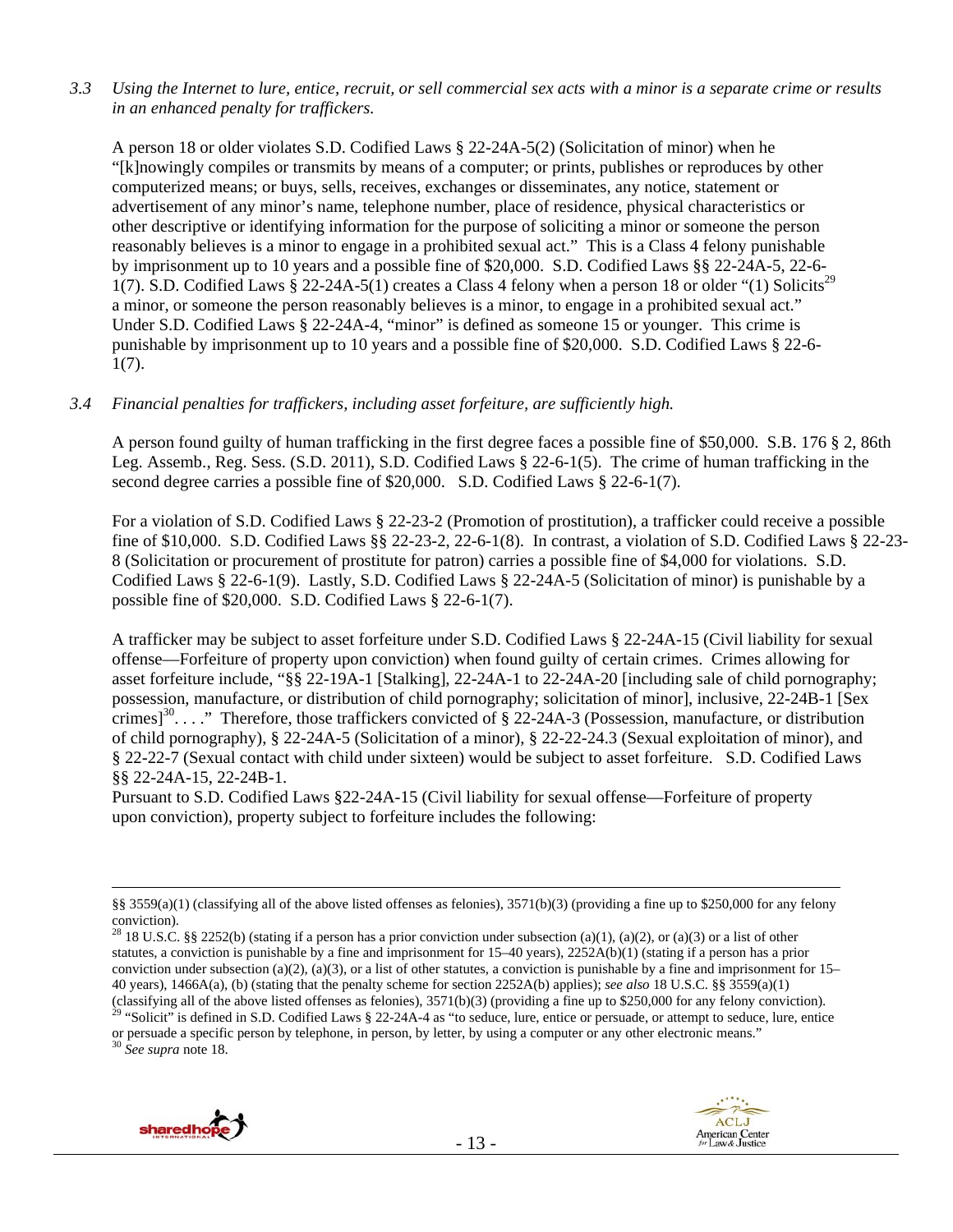(1) Any photograph, film, videotape, book, digital media or visual depiction that has been manufactured, distributed, purchased, possessed, acquired, or received in violation of [the statutes listed above];

(2) Any material, product, and equipment of any kind that is used or intended for use in manufacturing, processing, publishing, selling, possessing, or distributing any visual depiction proscribed by [the statutes listed above];

(3) Any property that is used, or intended for use, as a container for property described in subdivisions (1) and (2) of this section, including any computers and digital media;

(4) Any conveyances including aircraft, vehicles, or vessels, that transport, possess, or conceal, or that is used, or intended for use, to transport, or in any manner facilitate the transportation, sale, receipt, possession or concealment of any visual depiction proscribed under [the statutes listed above],

(5) Any book, record, and research, including microfilm, tape, and data that is used, or intended for use, in violation of [the statutes listed above];

(6) Any funds or other things of value used for the purposes of unlawfully purchasing, attempting to purchase, distributing, or attempting to acquire or distribute any visual depiction proscribed by [the statutes listed above];

(7) Any asset, interest, profit, income, and proceed acquired or derived from the unlawful sale or purchase, attempted sale or purchase, distribution, or attempted distribution of any visual depiction proscribed by [the statutes listed above].

Under S.D. Codified Laws § 22-24A-7 (Offenses creating liability), a person who commits violations of any of the following is also liable for civil damages: "§§ 22-19A-1 [Stalking], 22-24A-1 to 22-24A-20 [including sale of child pornography; possession, manufacture, or distribution of child pornography; solicitation of minor], inclusive, 22-24B-1 [Sex crimes] . . . ." The types of damages a victim may recover from the trafficker pursuant to S.D. Codified Laws § 22-24A-10 (Types of damages recoverable) include the following:

(1) Economic damages, including the cost of treatment and rehabilitation, medical expenses, loss of economic or educational potential, loss of productivity, absenteeism, support expenses, accidents or injury, and any other pecuniary loss proximately caused by the proscribed conduct; (2) Noneconomic damages, including physical and emotional pain, suffering, physical impairment, emotional distress, mental anguish, disfigurement, loss of enjoyment, loss of companionship, services, and consortium, and other nonpecuniary losses proximately caused by the proscribed conduct;

(3) Exemplary damages;

(4) Attorneys' fees; and

(5) Disbursements.

- 3.4.1 Recommendation: Amend the asset forfeiture law, S.D. Codified Laws § 22-24A-15 (Civil liability for sexual offense—Forfeiture of property upon conviction), to include S.B. 176 § 2, 86th Leg. Assemb., Reg. Sess. (S.D. 2011) (Human trafficking) and S.D. Codified Laws § 22-23-2 (Promotion of prostitution).
- *3.5 Convicted traffickers are required to register as sex offenders.*

Pursuant to S.D. Codified Laws § 22-24B-2 (Registration of convicted sex offenders), "Any person who has been convicted for commission of a sex crime, as defined in § 22-24B-1, shall register as a sex offender." According to S.D. Codified Laws § 22-24B-1 ("Sex crime" defined), "sex crimes" include the following:

(1) Rape as set forth in § 22-22-1;



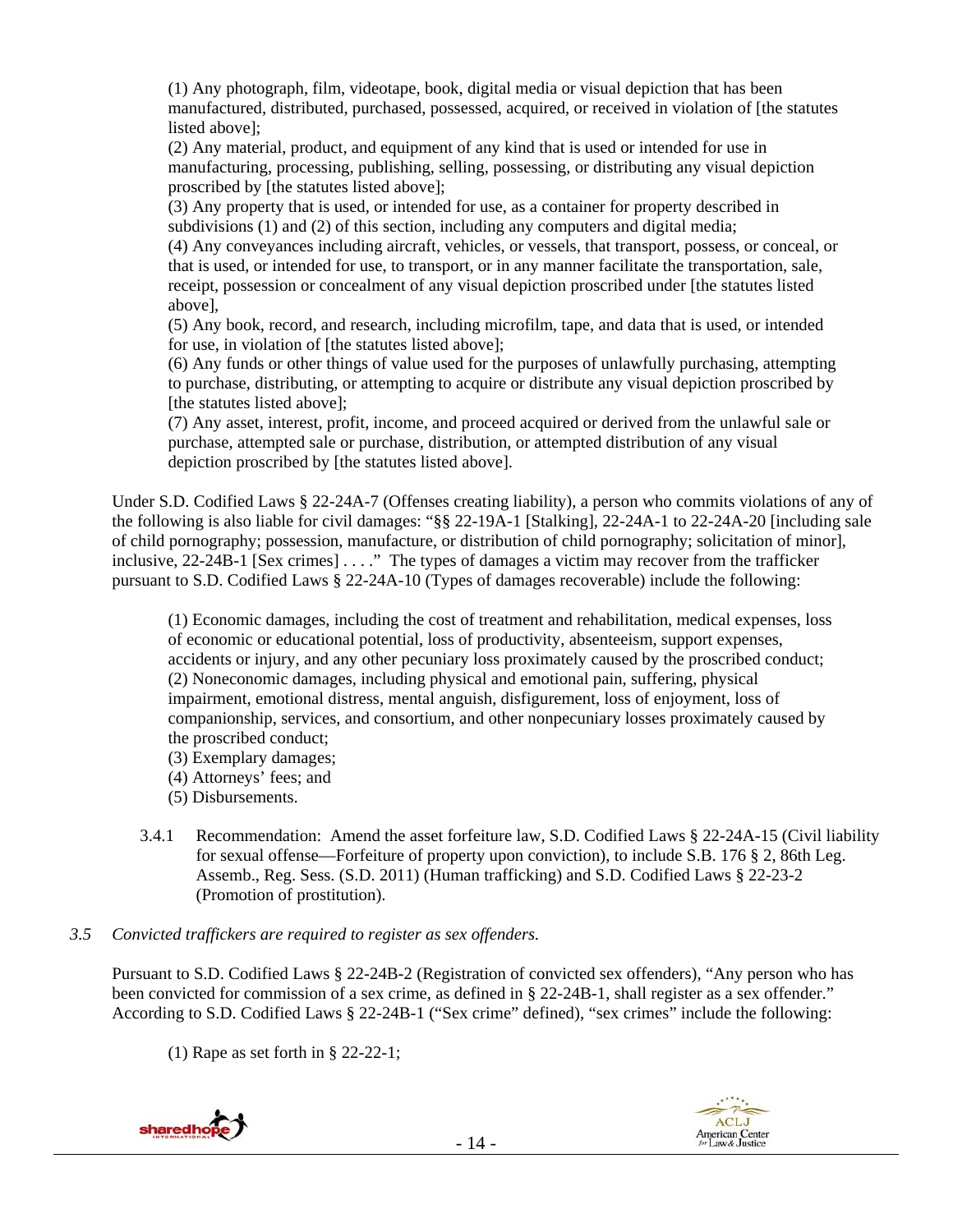(2) Felony sexual contact with a minor under sixteen as set forth in § 22-22-7 if committed by an adult;

. . .

(5) Possessing, manufacturing, or distributing child pornography as set forth in § 22-24A-3;

(6) Sale of child pornography as set forth in § 22-24A-1;

(7) Sexual exploitation of a minor as set forth in § 22-22-24.3;

(8) Kidnapping, as set forth in § 22-19-1, if the victim of the criminal act is a minor;

(9) Promotion of prostitution of a minor as set forth in subdivision 22-23-2(2);

(12) Solicitation of a minor as set forth in § 22-24A-5;

. . .

. . .

(15) An attempt to commit any of the crimes listed in this section or any conspiracy or solicitation to commit any of the crimes listed in this section;

. . .

(17) Any federal crime or court martial offense that would constitute a sex crime under federal law;

(18) Any crime committed in another state if that state also requires that anyone convicted of that crime register as a sex offender in that state; . . .

. . . .

S.B. 176, 86th Leg. Assemb., Reg. Sess. (S.D. 2011) (Human trafficking) and S.D. Codified Laws § 22- 23-8 (Solicitation or procurement of prostitute for patron) are not included as sex crimes requiring registration as a sex offender.

- 3.5.1 Recommendation: Amend S.D. Codified Laws §§ 22-24B-1 to include a registration requirement for S.D. Codified Laws § 22-23-8 (Solicitation or procurement of prostitute for patron) and S.B. 176, 86th Leg. Assemb., Reg. Sess. (S.D. 2011) (Human trafficking) when the crime involves a minor sex trafficking victim used in a commercial sex act.
- *3.6 Laws relating to termination of parental rights for certain offenses include sex trafficking or CSEC offenses in order to remove the children of traffickers from their control and potential exploitation.*

S.B. 176, 86th Leg. Assemb., Reg. Sess. (S.D. 2011) (Human trafficking) and most CSEC crimes are not specifically mentioned as establishing grounds for terminating parental rights. However, for children in the dependency system as a result of being removed from the home due to abuse or neglect, S.D. Codified Laws § 26-8A-26 (Termination of parental rights—Alternative Dispositions—permanency review for children in foster care) states in part, "If an adjudicated, abused, or neglected child whose parental rights have not been terminated has been in the custody of the Department of Social Services and it appears at a dispositional or review hearing that all reasonable efforts have been made to rehabilitate the family, that the conditions which led to the removal of the child still exist, and there is little likelihood that those conditions will be remedied so the child can be returned to the custody of the child's parents, the court shall affirmatively find that good cause exists for termination of the parental rights of the child's parents and the court shall enter an order terminating parental rights." Additionally, under S.D. Codified Laws § 26-8A-26.1 (Termination of parental rights), "the court may find that good cause exists for termination of parental rights of a parent who," among other things,

(1) Committed a crime defined in § 22-16-4 [Murder in the first degree], 22-16-7 [Murder in the second degree], 22-16-15 [Manslaughter in the first degree], 22-16-20 [Manslaughter in the second degree], 22- 22-1[Rape], 22-22-24.3 [Sexual exploitation of minor], 22-22A-2 [Incest], 22-22A-3 [Aggravated incest], 26-10-1 [Abuse of or cruelty to minor], or subdivision 22-19-1(5) [Kidnapping], or committed conduct described by any of those statutes that violated the law or ordinance of another jurisdiction having elements similar to an offense described by any of those statutes;



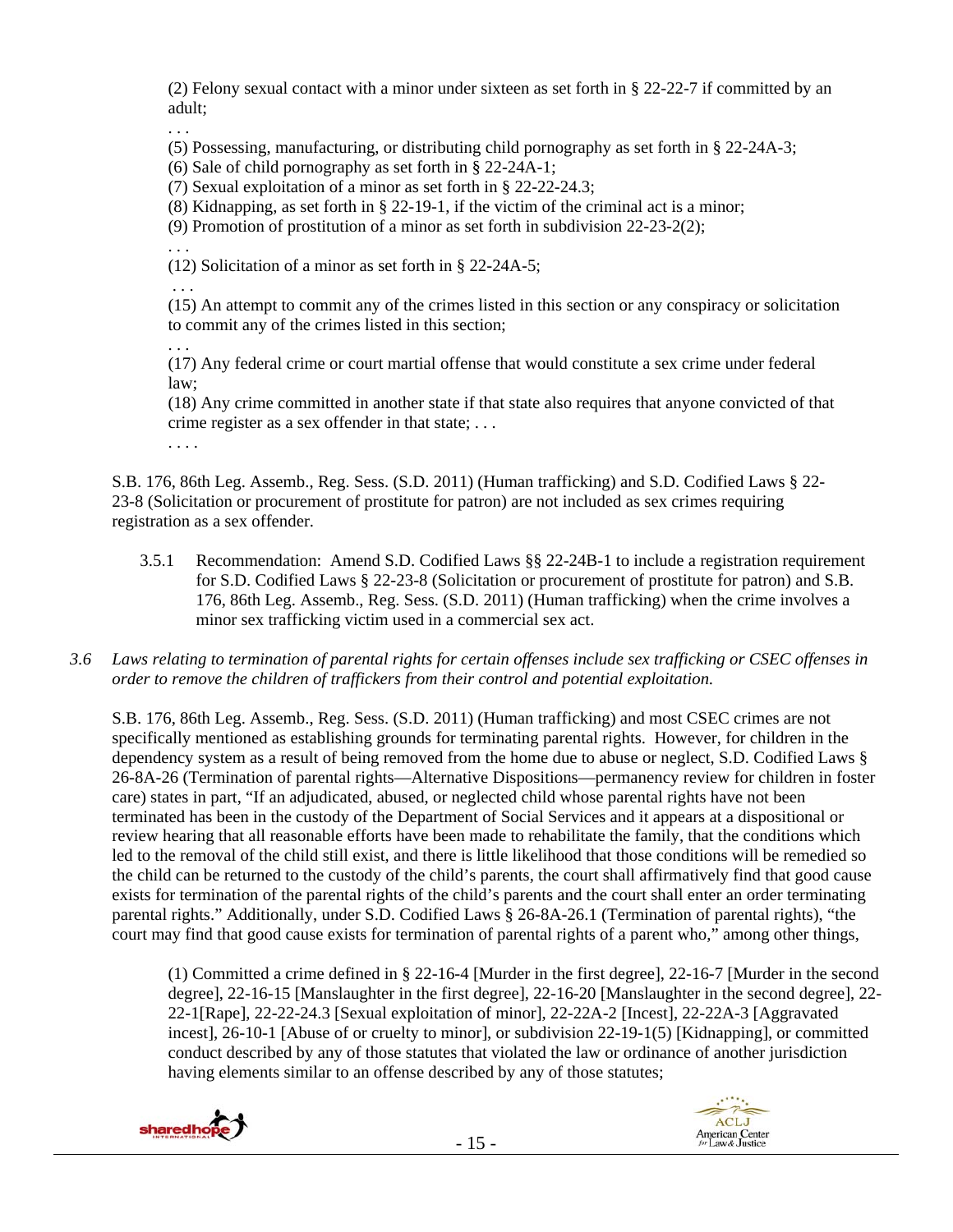(2) Committed a crime defined in § 22-18-1.1 [Aggravated assault] against the child or another child of such parent, or committed conduct described by that section that violated the law or ordinance of another jurisdiction having elements similar to the offense described by that section;

(3) Has been determined by a court by clear and convincing evidence to have subjected the child or another child to torture, sexual abuse, abandonment for at least six months, chronic physical, mental, or emotional injury, or chronic neglect if the neglect was a serious threat to the safety of the child or another child;

(4) Is incarcerated and is unavailable to care for the child during a significant period of the child's minority, considering the child's age and the child's need for care by an adult;

. . . .

3.6.1 Recommendation: Amend S.D. Codified Laws § 26-8A-26.1 (Termination of parental rights) to include as good cause for termination of parental rights the offenses of 2011 S.D. S.B. 176 (Human trafficking), S.D. Codified Laws § 22-23-2 (Promotion of prostitution) where the victim is a minor under 18, and  $\S$  22-24A-5(2) (Solicitation of minor) when the crime solicited is a commercial sex act.

## Framework Issue 4: Criminal provisions for facilitators

## *Legal Components:*

- *4.1 The acts of assisting, enabling, or financially benefitting from child sex trafficking are included as criminal offenses in the state sex trafficking statute.*
- *4.2 Financial penalties, including asset forfeiture laws, are in place for those who benefit financially from or aid and assist in committing domestic minor sex trafficking.*
- *4.3 Promoting and selling child sex tourism is illegal.*
- *4.4 Promoting and selling child pornography is illegal. \_\_\_\_\_\_\_\_\_\_\_\_\_\_\_\_\_\_\_\_\_\_\_\_\_\_\_\_\_\_\_\_\_\_\_\_\_\_\_\_\_\_\_\_\_\_\_\_\_\_\_\_\_\_\_\_\_\_\_\_\_\_\_\_\_\_\_\_\_\_\_\_\_\_\_\_\_\_\_\_\_\_\_\_\_\_\_\_\_\_\_\_\_\_*

## *Legal Analysis:*

*4.1 The acts of assisting, enabling, or financially benefitting from child sex trafficking are included as criminal offenses in the state sex trafficking statute*.

South Dakota's human trafficking law applies to facilitators and generally creates a Class 4 felony for any person who "[b]enefits financially or by receiving anything of value from participation in a venture that has engaged in acts set forth in this section." S.B. 176 § 3(2), 86th Leg. Assemb., Reg. Sess. (S.D. 2011). S.B. 176 § 2, 86th Leg. Assemb., Reg. Sess. (S.D. 2011) creates a Class 2 felony for human trafficking in the first degree when the crimes "(1) Involve committing or attempting to commit kidnaping; (2) Involve a victim under the age of sixteen years; (3) Involve prostitution or procurement for prostitution; or (4) Result in the death of a victim." When these elements are involved, the crime is punishable by imprisonment up to 25 years and a possible fine of \$50,000. S.D. Codified Laws § 22-6-1(5).

Additionally, under S.D. Codified Laws § 22-23-8 (Solicitation or procurement of prostitute for patron) a facilitator could be guilty of a Class 6 felony if the individual does either of the following: "(3) Transports a person into or within this state to engage in prostitution, or procures or pays for transportation for that purpose; (4) Knowingly permits a place owned, managed, supervised, or controlled by himself or herself, alone, or in association with others, to be regularly used for prostitution or the promotion of prostitution, or fails to make reasonable effort to abate such use by ejecting the tenant, notifying law enforcement authorities, or using other legally available means; or (5) Solicits, receives, or agrees to receive any



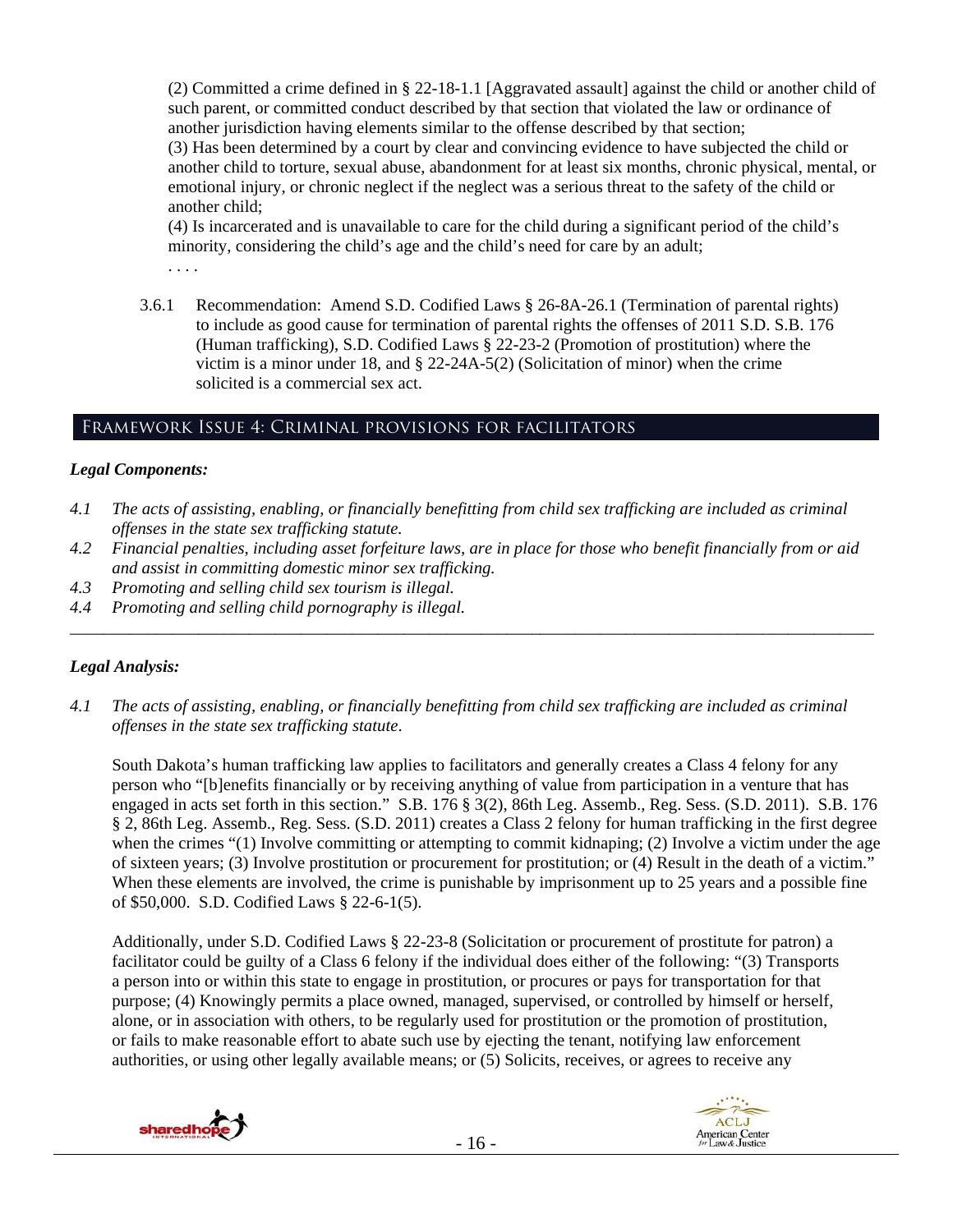benefit for doing or agreeing to do anything prohibited by this section."

*4.2 Financial penalties, including asset forfeiture laws, are in place for those who benefit financially from or aid and assist in committing domestic minor sex trafficking.* 

Crimes that could subject a facilitator to asset forfeiture include, "§§ 22-19A-1 [Stalking], 22-24A-1 to 22-24A-20 [including Sale of child pornography; possession, manufacture, or distribution of child pornography; solicitation of minor], inclusive, 22-24B-1["Sex crime" defined] . . . ." S.D. Codified Laws § 22-24A-15. Sex crimes listed in S.D. Codified Laws § 22-24B-1 ("Sex crime" defined) include several relevant to facilitators, including,

(5) Possessing, manufacturing, or distributing child pornography as set forth in § 22-24A-3; (6) Sale of child pornography as set forth in § 22-24A-1;

. . .

. . .

(15) An attempt to commit any of the crimes listed in this section or any conspiracy or solicitation to commit any of the crimes listed in this section;

(17) Any federal crime or court martial offense that would constitute a sex crime under federal law;

(18) Any crime committed in another state if that state also requires that anyone convicted of that crime register as a sex offender in that state

. . . .

Absent from this list are certain laws applicable to facilitators, including S.B. 176, 86th Leg. Assemb., Reg. Sess. (S.D. 2011) (Human trafficking) and S.D. Codified Laws § 22-23-8 (Solicitation or procurement of prostitute for patron).

- 4.2.1 Recommendation: Amend the asset forfeiture law, S.D. Codified Laws § 22-24B-1, to include S.B. 176, 86th Leg. Assemb., Reg. Sess. (S.D. 2011) (Human trafficking) and S.D. Codified Laws § 22-23-8 (Solicitation or procurement of prostitute for patron) as sex crimes.
- *4.3 Promoting and selling child sex tourism is illegal*.

There is no specific provision in the South Dakota code prohibiting child sex tourism.

- 4.3.1 Recommendation: Enact a law that prohibits selling or offering to sell travel services that include or facilitate travel for the purpose of engaging in commercial sexual exploitation of a minor or prostitution of a minor, if the travel is occurring in South Dakota.
- *4.4 Promoting and selling child pornography is illegal*.

S.D. Codified Laws § 22-24A-1 (Sale of child pornography) creates a Class 6 felony when a person "sells, or displays for sale, any book, magazine, pamphlet, slide, photograph, film, or electronic or digital media image depicting a minor engaging in a prohibited sexual act, or engaging in an activity that involves nudity, or in the simulation of any such act." This crime is punishable by imprisonment up to 2 years, a fine of \$4,000, or both. S.D. Codified Laws § 22-6-1(9).

Additionally, S.D. Codified Laws § 22-24A-3(3) (Possession, manufacture, or distribution of child pornography) creates a Class 4 felony for certain crimes including when an individual "[k]nowingly possesses, distributes, or otherwise disseminates any visual depiction of a minor engaging in a prohibited sexual act, or in the simulation of such an act." A first time violation of this statute is punishable as a Class 4 felony by



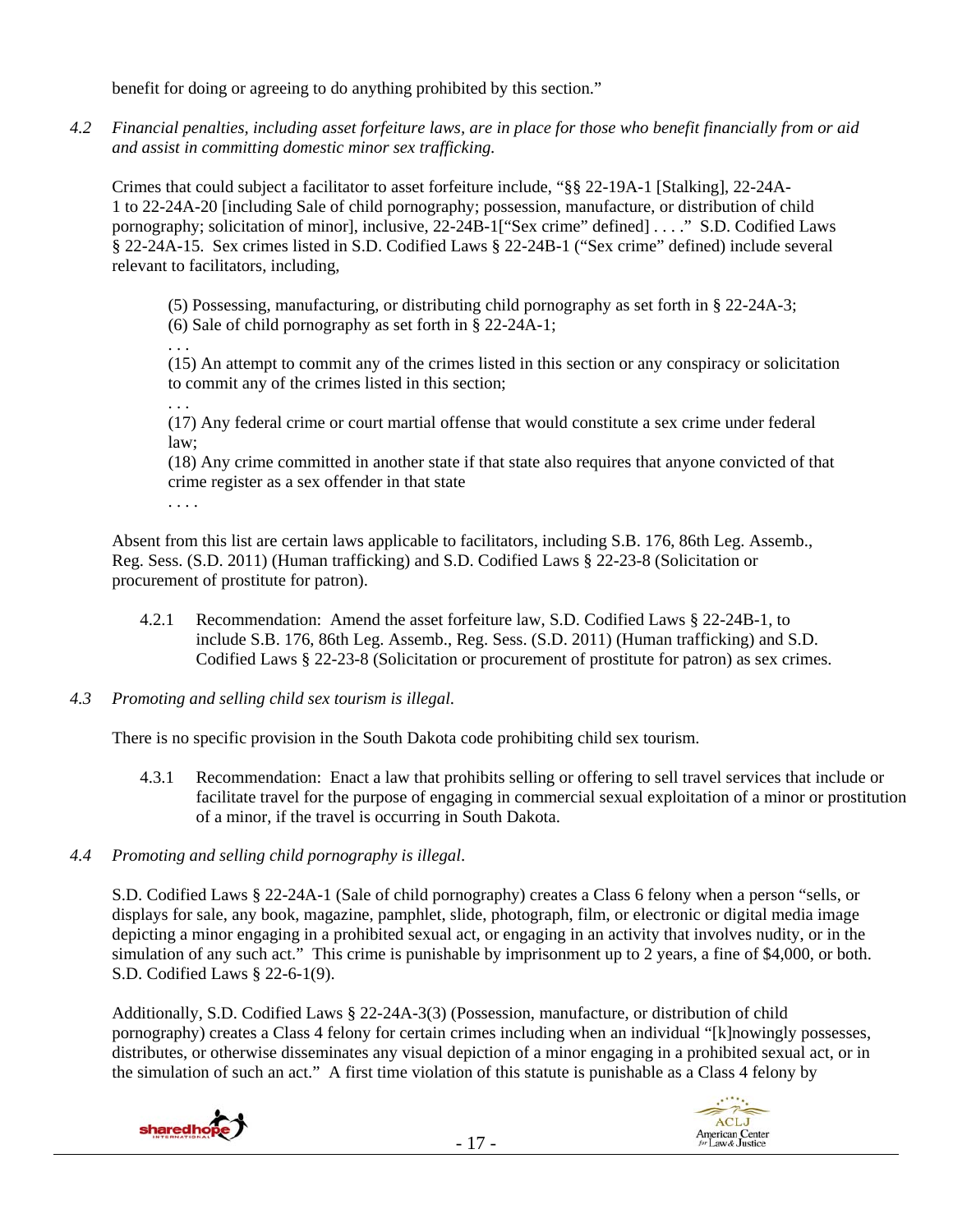imprisonment up to 10 years and a possible fine of \$20,000. S.D. Codified Laws § 22-6-1(7). A subsequent offense within 15 years is a Class 3 felony punishable by imprisonment up to 15 years and a possible fine of \$30,000. S.D. Codified Laws §§ 22-24A-3, 22-6-1(6).

## Framework Issue 5: Protective provisions for the child victims

#### *Legal Components:*

- *5.1 A victim of domestic minor sex trafficking or CSEC is defined as a victim for purposes of qualifying for crime victims' compensation and other victim benefits.*
- *5.2 The state sex trafficking statute expressly prohibits a defendant from raising consent of the minor to the commercial sex acts as a defense.*
- *5.3 Prostitution laws apply only to adults, making minors under 18 specifically immune from this offense.*
- *5.4 Commercially sexually exploited children are provided with a child protection response, including specialized shelter and services, and are not detained in juvenile detention facilities.*
- *5.5 Commercial sexual exploitation or sex trafficking is identified as a type of abuse and neglect within child protection statutes.*
- *5.6 The definition of "caregiver" (or similar term) in the child welfare statutes is broad enough to include a trafficker who has custody or control of a child in order to bring a trafficked child into the protection of child protective services.*
- *5.7 Crime victims' compensation is specifically available to a child victim of sex trafficking or CSEC without regard to ineligibility factors.*
- *5.8 Victim-friendly procedures and protections are provided in the trial process for minors under 18.*
- *5.9 Expungement or sealing of juvenile arrest or criminal records resulting from arrests or adjudications for prostitution-related offenses committed as a result of, or in the course of, the commercial sexual exploitation of a minor is available within a reasonable time after turning 18.*
- *5.10 Victim restitution and civil remedies are authorized by law for minor victims of sex trafficking or CSEC.*
- *5.11 Statutes of limitations for civil and criminal actions for child sex trafficking or CSEC offenses are eliminated or lengthened sufficiently to allow prosecutors and victims a realistic opportunity to pursue criminal action and legal remedies.*

*\_\_\_\_\_\_\_\_\_\_\_\_\_\_\_\_\_\_\_\_\_\_\_\_\_\_\_\_\_\_\_\_\_\_\_\_\_\_\_\_\_\_\_\_\_\_\_\_\_\_\_\_\_\_\_\_\_\_\_\_\_\_\_\_\_\_\_\_\_\_\_\_\_\_\_\_\_\_\_\_\_\_\_\_\_\_\_\_\_\_\_\_\_\_* 

### *Legal Analysis:*

 $\overline{a}$ 

*5.1 A victim of domestic minor sex trafficking or CSEC is defined as a victim for purposes of qualifying for crime victims' compensation and other victim benefits.* 

For all provisions in Title 22 (Crimes), which contains commercial sex offenses and general sex offenses, a "victim" is defined as "any natural person against whom the defendant in a criminal prosecution has committed or attempted to commit a crime." S.D. Codified Laws § 22-1-2(53).

Similarly, for the purposes of Chapter 23A-28 (Restitution to crime victims), a "victim" is defined as "any person, as defined in subdivision  $22$ -1-2(31),<sup>31</sup> who has suffered pecuniary damages<sup>32</sup> as a result of the

<sup>&</sup>lt;sup>32</sup> "Pecuniary damages" is defined in S.D. Codified Laws § 23A-28-2(3) as "all damages which a victim could recover against the defendant in a civil action arising out of the same facts or event, except punitive damages and damages for pain, suffering, mental anguish, and loss of consortium. Without limitation, the term includes damages for wrongful death."





<sup>&</sup>lt;sup>31</sup> "Person" is defined as "any natural person, unborn child, association, limited liability company, corporation, firm, organization, partnership, or society. If the term is used to designate a party whose property may be the subject of a crime or petty offense, it also includes the United States, any other country, this state, and any other state or territory of the United States, and any of their political subdivisions, agencies, or corporations." S.D. Codified Laws § 2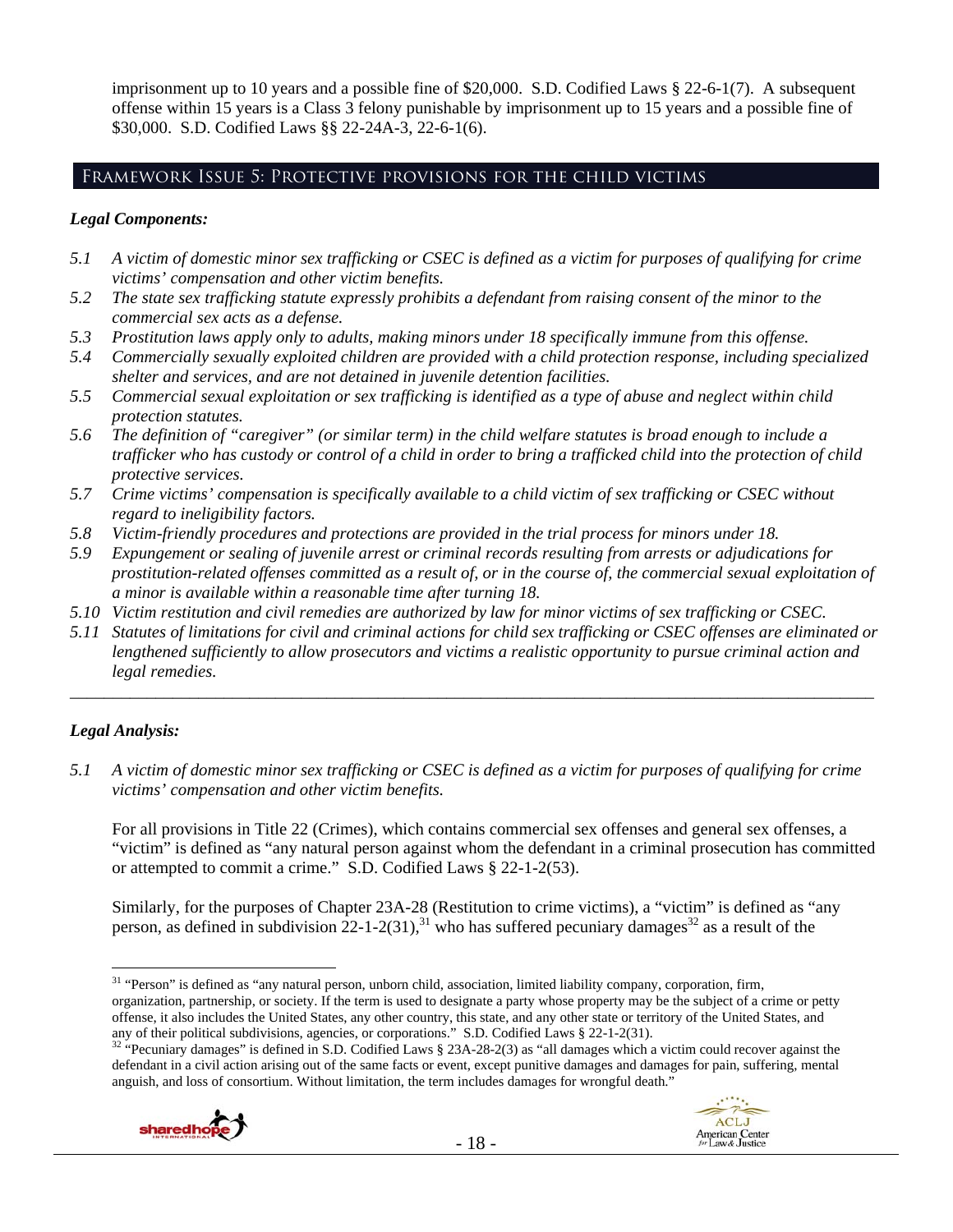defendant's criminal activities,<sup>33</sup> including any person who has by contract or by statute undertaken to indemnify another or to pay or provide a specified or determinable amount or benefit upon determinable contingencies." S.D. Codified Laws § 23A-28-2(5).

For the purposes of Chapter 23A-28C (Crime Victims' Act), a "victim" is defined as "any person being the direct subject of an alleged act, which would constitute a crime of violence as defined by subdivision 22-1- 2(9),<sup>34</sup> simple assault between family or household members as defined in subdivision 25-10-1(2),<sup>35</sup> stalking as defined in chapter 22-19A, a violation of chapter 22-22 [Sex offenses], or a driving under the influence vehicle accident, under the laws of South Dakota or the laws of the United States." S.D. Codified Laws § 23A-28C-4.

- 5.1.1 Recommendation: Amend S.D. Codified Laws § 23A-28C-4 to include violations of S.B. 176 § 2, 86th Leg. Assemb., Reg. Sess. (S.D. 2011) to define "victim."
- *5.2 The state sex trafficking statute expressly prohibits a defendant from raising consent of the minor to the commercial sex acts as a defense.*

South Dakota prohibits consent of the minor as a defense to committing certain crimes. Specifically, S.D. Codified Laws § 22-24A-3 (Possession, manufacture, or distribution of child pornography), S.D. Codified Laws § 22-24A-5 (Solicitation of minor), and S.D. Codified Laws § 22-22-24.3 (Sexual exploitation of minor) all explicitly state that "[c]onsent to performing these proscribed acts [or "a prohibited sexual act"] by a minor or a minor's parent, guardian, or custodian . . . is not a defense to a charge of violating this section."

- 5.2.1 Recommendation: Amend S.B. 176, 86th Leg. Assemb., Reg. Sess. (S.D. 2011) (Human trafficking), S.D. Codified Laws § 22-23-2(2) (Promotion of prostitution), and § 22-23-8 (Solicitation or procurement of prostitute for patron) to mirror the prohibition of a consent defense stated in S.D. Codified Laws § 22-24A-3, § 22-24A-5, and § 22-22-24.3.
- *5.3 Prostitution laws apply only to adults, making minors under 18 specifically immune from this offense.*

Minors in South Dakota are not immune from prosecution for the offense of prostitution. S.D. Codified Laws § 22- 23-1 (Prostitution) states, "Any person who engages in or offers to engage in sexual activity for a fee is guilty of prostitution." If convicted, minors are guilty of a Class 1 misdemeanor. S.D. Codified Laws § 22-23-1.

5.3.1 Recommendation: Add a provision to S.D. Codified Laws § 22-23-1 (Prostitution) that states that any minor found engaging in prostitution is not a criminal, but is instead a victim of human trafficking pursuant to S.B. 176, 86th Leg. Assemb., Reg. Sess. (S.D. 2011) (Human trafficking).

related by consanguinity, adoption, or law, persons living in the same household, persons who have lived together, or persons who have had a child together."





 $33$  "Criminal activities" is defined in S.D. Codified Laws § 23A-28-2(2) as "any crime for which there is a plea of guilty or verdict of guilty upon which a judgment of conviction may be rendered and any other crime committed after June 30, 1979, which is admitted by the defendant, whether or not prosecuted. However, the term does not include petty offenses."<br><sup>34</sup> A "crime of violence" is defined as "any of the following crimes or an attempt to commit, or a conspir

solicitation to commit any of the following crimes: murder, manslaughter, rape, aggravated assault, riot, robbery, burglary in the first degree, arson, kidnapping, felony sexual contact as defined in § 22-22-7, felony child abuse as defined in § 26-10-1, or any other felony in the commission of which the perpetrator used force, or was armed with a dangerous weapon, or used any explosive or destructive device." S.D. Codified Laws § 22-1-2(9).<br><sup>35</sup> Under S.D. Codified Laws § 25-10-1(2), "Family or household members" is defined as "spouses, former spouses, or persons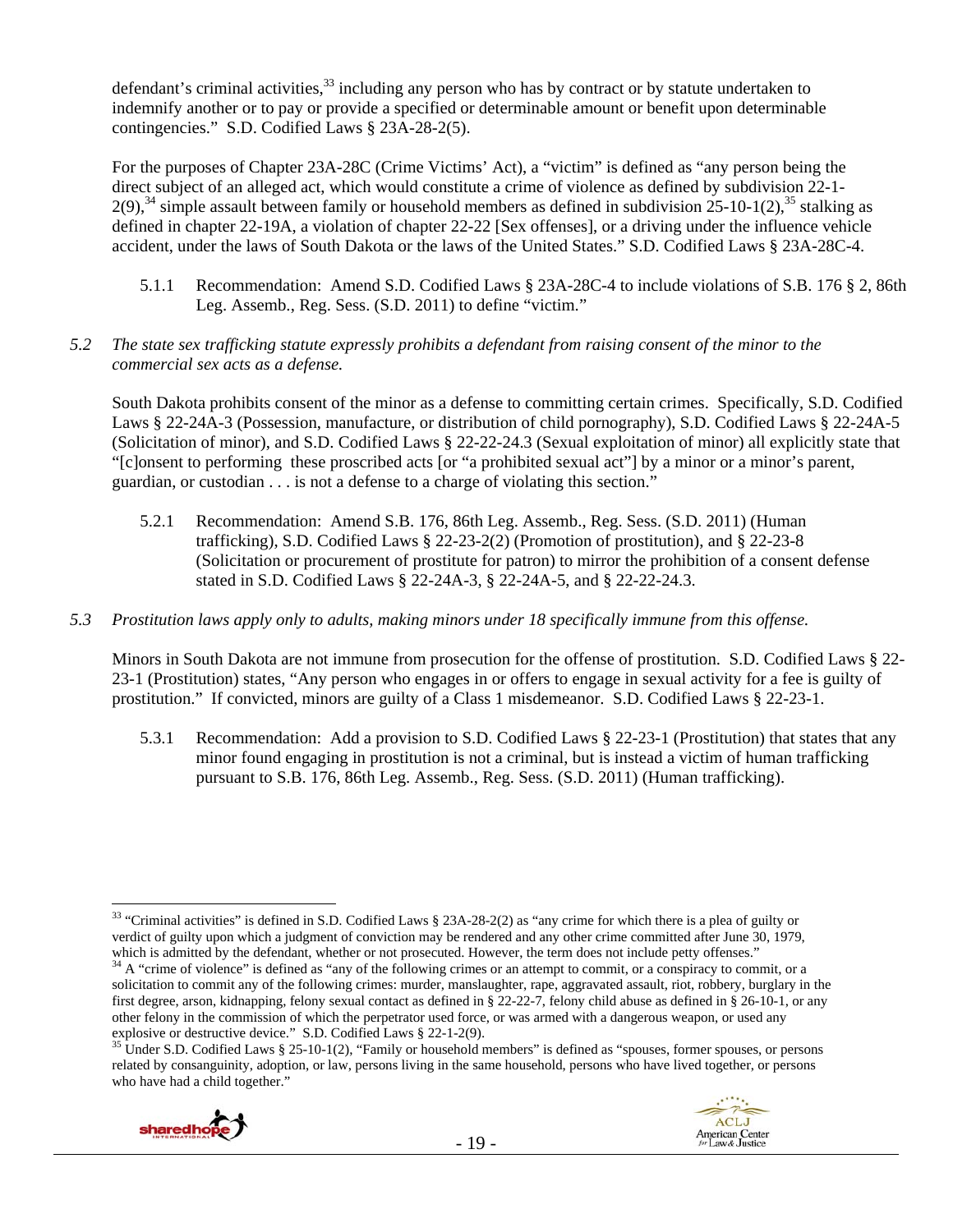*5.4 Commercially sexually exploited children are provided with a child protection response, including specialized shelter and services, and are not detained in juvenile detention facilities.* 

As a commercially sexually exploited child, a minor could be charged with S.D. Codified Laws § 22-23-1 (Prostitution), and as a result be considered a delinquent child under S.D. Codified Laws § 26-8C-2 (Delinquent child defined). A delinquent child is "any child ten years of age or older who, regardless of where the violation occurred, has violated any federal, state, or local law or regulation for which there is a penalty of a criminal nature for an adult, except state or municipal hunting, fishing, boating, park, or traffic laws that are classified as misdemeanors, or petty offenses or any violation of § 35-9-2 [Purchase, possession or consumption of beverage by minor as misdemeanor] or 32-23-21 [Under the age of twentyone—Additional offenses]." 36 S.D. Codified Laws § 26-8C-2.

A child alleged to be delinquent who has been taken into temporary custody by a law enforcement officer is generally released to her parents, guardian, or custodian prior to the temporary custody hearing, unless such individuals cannot be located or placement would not be suitable, in which case the child is placed in a shelter. S.D. Codified Laws § 26-8C-3 (Temporary custody—Placement in detention prior to hearing). Under S.D. Codified Laws § 26-8C-3,

A child may not be placed in detention unless the intake officer finds that the parents, guardian, or custodian are not available or are not suitable to receive the child, and finds at least one of the following circumstances exists:

(1) The child is a fugitive from another jurisdiction;

(2) The child is charged with a violation of § 22-22-7, a crime of violence under subdivision 22-1-2 (9) or a serious property crime, which, if committed by an adult, would be a felony; (3) The child is already held in detention or on conditional release in connection with another delinquency proceeding;

(4) The child has a demonstrable recent record of willful failures to appear for juvenile court proceedings;

(5) The child has a demonstrable recent record of violent conduct;

(6) The child has a demonstrable recent record of adjudications for serious property offenses; (7) The child is under the influence of alcohol, inhalants, or a controlled drug or substance and detention is the least restrictive alternative in view of the gravity of the alleged offense and is necessary for the physical safety of the child, the public, and others; or

(8) The child has failed to comply with court services or a court ordered program.

The shelter or detention authorized shall be the least restrictive alternative available.

Allegedly delinquent children may be placed on probation. Under S.D. Codified Laws § 26-8C-4 (Placement on probation without adjudication of delinquency), "If the court is satisfied that the best interests of the public, justice and child will be served, the court may, without entering an adjudication of delinquency, with consent of the child, suspend imposition of adjudication of delinquency and place the child on probation under the terms, conditions and duration required by the court. A court may revoke the suspension at any time during the probationary period and impose an adjudication of delinquency without diminishment or credit for any of the probationary period."

Under S.D. Codified Laws § 26-8C-6 (Examination or treatment of child). "Following adjudication of a child as a delinquent child, the court may order the child to be examined or treated by a physician or a qualified mental health professional or to receive other special care and may place the child in a hospital or other suitable facility for such purposes." S.D. Codified Laws § 26-8C-7 (Dispositional decree—

 $\overline{a}$  $36$  S.D. Codified Laws § 32-23-21 (Under the age of twenty-one—Additional offenses) refers to alcohol and drug related offenses.

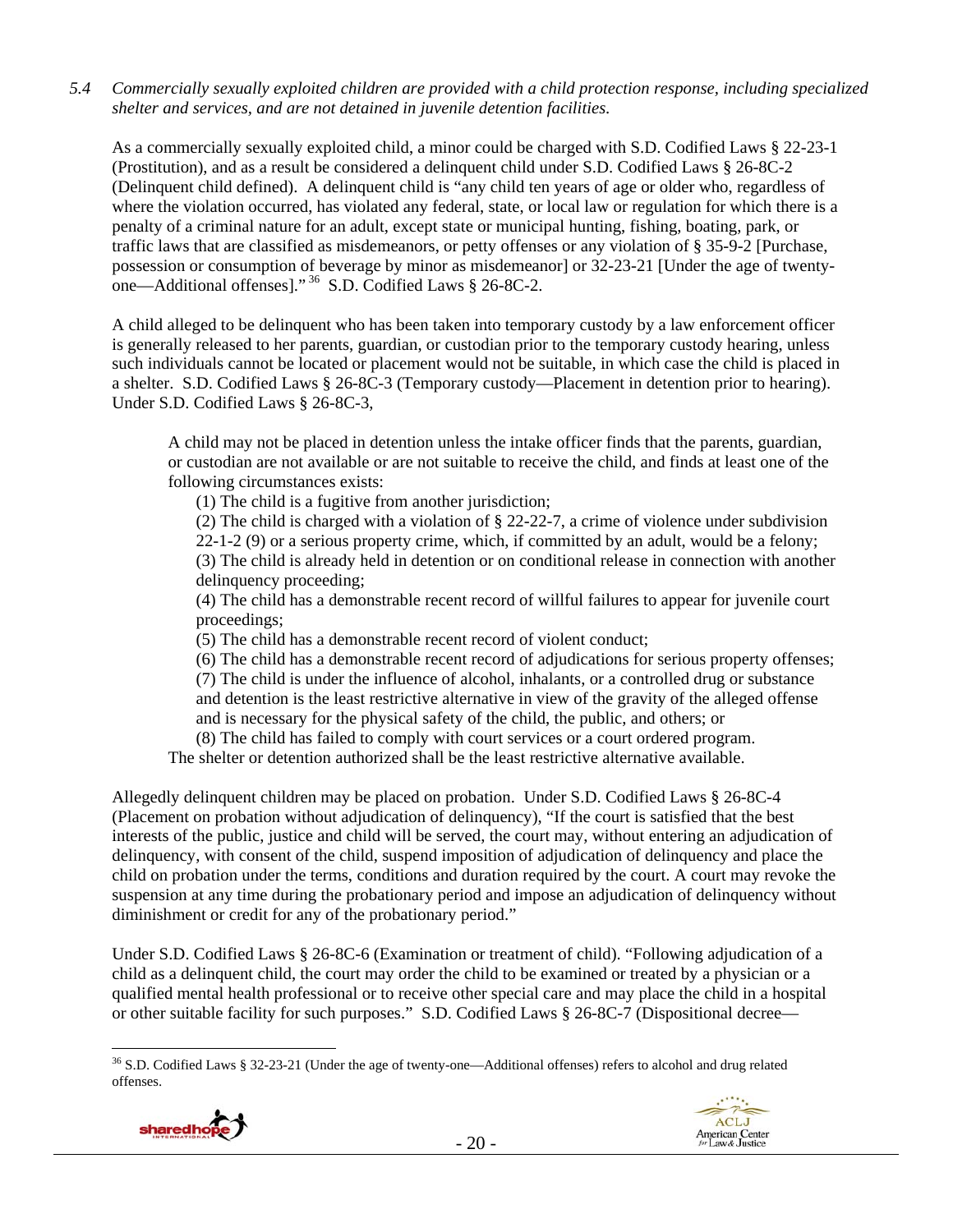Alternatives—Assessment of costs) sets the dispositions alternatives available to the court. This "examination or treatment" option is also available for children adjudicated to be "a child in need of supervision." S.D. Codified Laws § 26-8B-5 (Examination or treatment of child). On the other hand, a commercially sexually exploited child could be a "child in need of supervision," which is defined in S.D. Codified Laws § 26-8B-2 (Child in need of supervision defined) as,

(1) Any child of compulsory school age who is habitually absent from school without legal excuse;

(2) Any child who has run away from home or is otherwise beyond the control of the child's parent, guardian, or custodian;

(3) Any child whose behavior or condition endangers the child's own welfare or the welfare of others;

(4) Any child who has violated any federal, state, or local law or regulation for which there is not a penalty of a criminal nature for an adult, except violations of subdivision 34-46-2(2) [Unlawful actions–Tobacco], or petty offenses; or

(5) Any child who has violated § 35-9-2 [Purchase, possession or consumption of beverage by minor as misdemeanor] or 32-23-21[Under the age of twenty-one–Additional offenses].

Prior to a temporary custody hearing, a child alleged to be in need of supervision taken into temporary custody "shall be released to the child's parents, guardian, or custodian unless the parents, guardian, or custodian cannot be located or in the judgment of the intake officer are not suitable to receive the child, in which case the child shall be placed in shelter." S.D. Codified Laws § 26-8B-3. A child in need of supervision may also be held in detention not to exceed 24 hours if the parents, guardian, or custodian are unavailable or unsuitable and, pursuant to S.D. Codified Laws § 27-8B-3, one of the following conditions are satisfied:

(1) The child has failed to comply with court services or a court-ordered program;

(2) The child is being held for another jurisdiction as a parole or probation violator, as a runaway or as a person under court-ordered detention;

(3) The child has a demonstrated propensity to run away from the child's home, from courtordered placement outside of the child's home or from agencies charged with providing temporary care for the child;

(4) The child is under court-ordered home detention in this jurisdiction; or

(5) There are specific, articulated circumstances which justify the detention for the protection of the child from potentially immediate harm to the child or to others.

Pursuant to S.D. Codified Laws § 26-8B-7, "An alleged or adjudicated child in need of supervision may not be held in temporary custody for more than ninety days beginning with the date the child is first taken into custody unless at the ninetieth day the child is in the process of receiving treatment or care which has a specified duration. In that case the temporary custody may be extended to the end of the treatment or care."

Except in particular circumstances, such as when a child violates a court order or a juvenile correctional facility is deemed by multiple parties to be the least restrictive alternative available, children adjudicated as in need of supervision may not be placed in detention facilities. S.D. Codified Laws § 26-8B-6. Pursuant to S.D. Codified Laws § 26-8B-6 (Decree of disposition—Alternatives), the least restrictive means available must be chosen, and the possible placement options include probation, protective supervision, a rehabilitative supervised work program, an alternative education program, or a "foster home, group home, group care center, residential treatment center, or other community-based services."



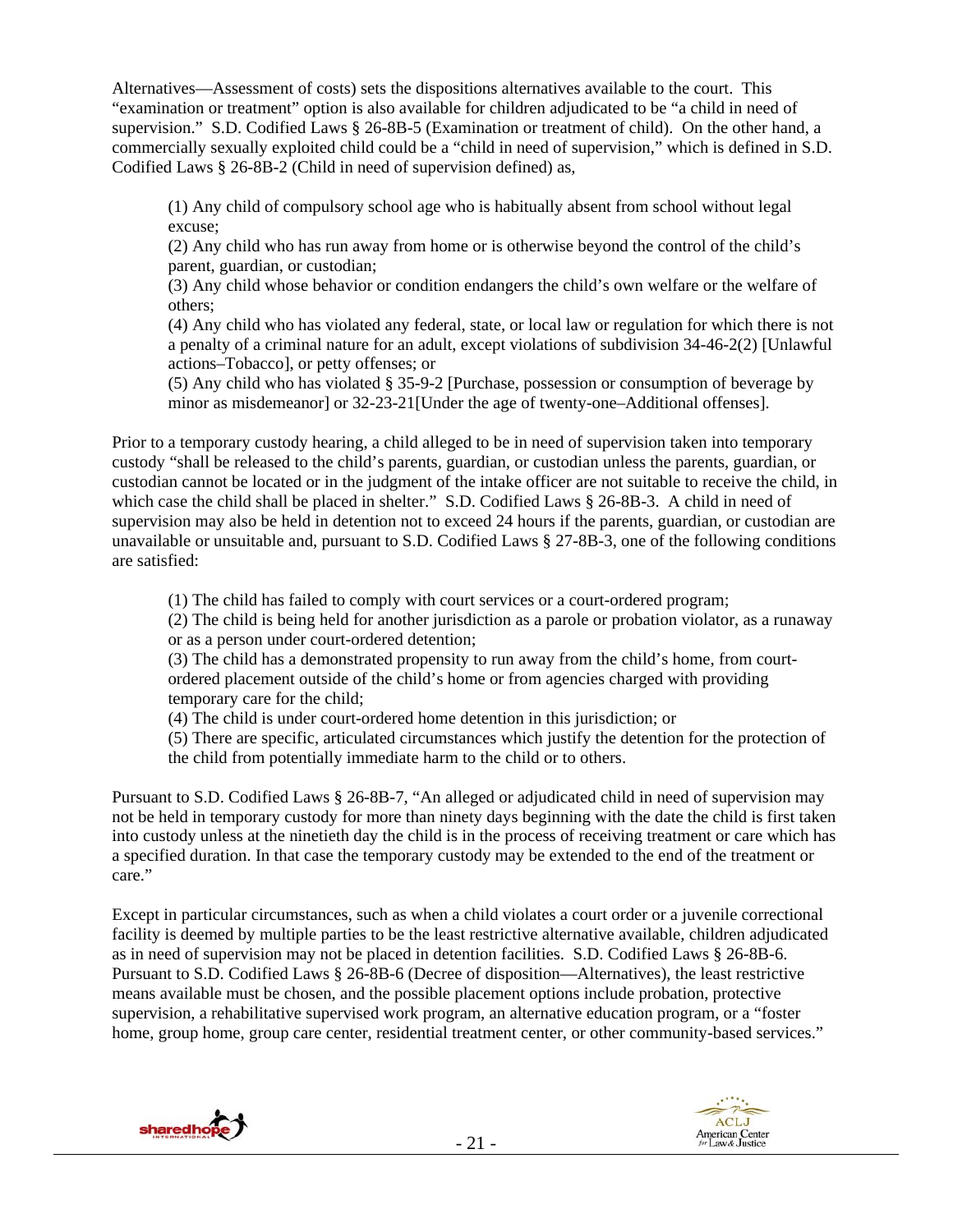Domestic minor sex trafficking victims who are not identified and classified as a child in need of supervision as defined in S.D. Codified Laws § 26-8B-2 or a delinquent child as defined in S.D. Codified Laws § 26-8C-2 could still be temporarily detained under S.D. Codified Laws § 26-11-1 (Conduct of proceedings—Temporary detention), which states,

If any child under the age of eighteen years is arrested, with or without a warrant, for a violation of any law or municipal ordinance for which the child is not subject to proceedings as a child in need of supervision as defined in § 26-8B-2 or a delinquent child as defined in § 26-8C-2 or for a violation of subdivision 34-46-2 (2) [Unlawful actions–Tobacco], the child shall be brought before the judge of a court having jurisdiction over the offense and proceedings shall be conducted as though the child were eighteen years of age or older.

. . . .

A child under the age of eighteen years, subject to proceedings pursuant to this section and accused of a Class 1 misdemeanor, may be held in or sentenced to a detention or temporary care facility for up to thirty days if sight and sound separated from adult prisoners.

A commercially sexually exploited child could also be taken into temporary custody without a court order, pursuant to S.D. Codified Laws § 26-7A-12 (Temporary custody without court order) if, among other things, any of the following conditions are met:

(2) If the child is abandoned or seriously endangered in the child's surroundings or is seriously endangering others and immediate removal of the child appears to be necessary for the child's protection or for the protection of others;

(3) If there are reasonable grounds to believe the child has run away or escaped from the child's parents, guardian, or custodian;

(4) If the officer reasonably believes that temporary custody is warranted because there exists an imminent danger to the child's life or safety and there is no time to apply for a court order and the child's parents, guardian, or custodian refuse an oral request for consent to the child's removal from their custody or the child's parents, guardian, or custodian are unavailable . . .

. . . .

Pursuant to S.D. Codified Laws § 26-8A-2 (Abused or neglected child defined), an "abused or neglected child" is defined as a child who, among other things, "is subject to sexual abuse, sexual molestation, or sexual exploitation by the child's parent, guardian, custodian, or any other person responsible for the child's care." S.D. Codified Laws § 26-8A-2(8). An abused or neglected child may "be placed in the temporary care of the Department of Social Services, foster care, or a shelter as designated by the court to be the least restrictive alternative for the child," for no more than 48 hours (excluding weekends and holidays) absent the filing of a petition and a court order following a hearing. S.D. Codified Laws § 26- 7A-14. However, under S.D. Codified Laws § 26-7A-16 (Temporary custody until release by order of the court), "Notwithstanding § 26-7A-14, an apparent, alleged or adjudicated abused or neglected child, child in need of supervision or delinquent child may be held in temporary custody until released by order of the court."

*5.5 Commercial sexual exploitation or sex trafficking is identified as a type of abuse and neglect within child protection statutes.*

A commercially sexually exploited child can be considered abused or neglected under S.D. Codified Laws § 26- 8A-2(8) (Abused or neglected child defined), which states a child is abused or neglected when the child "is



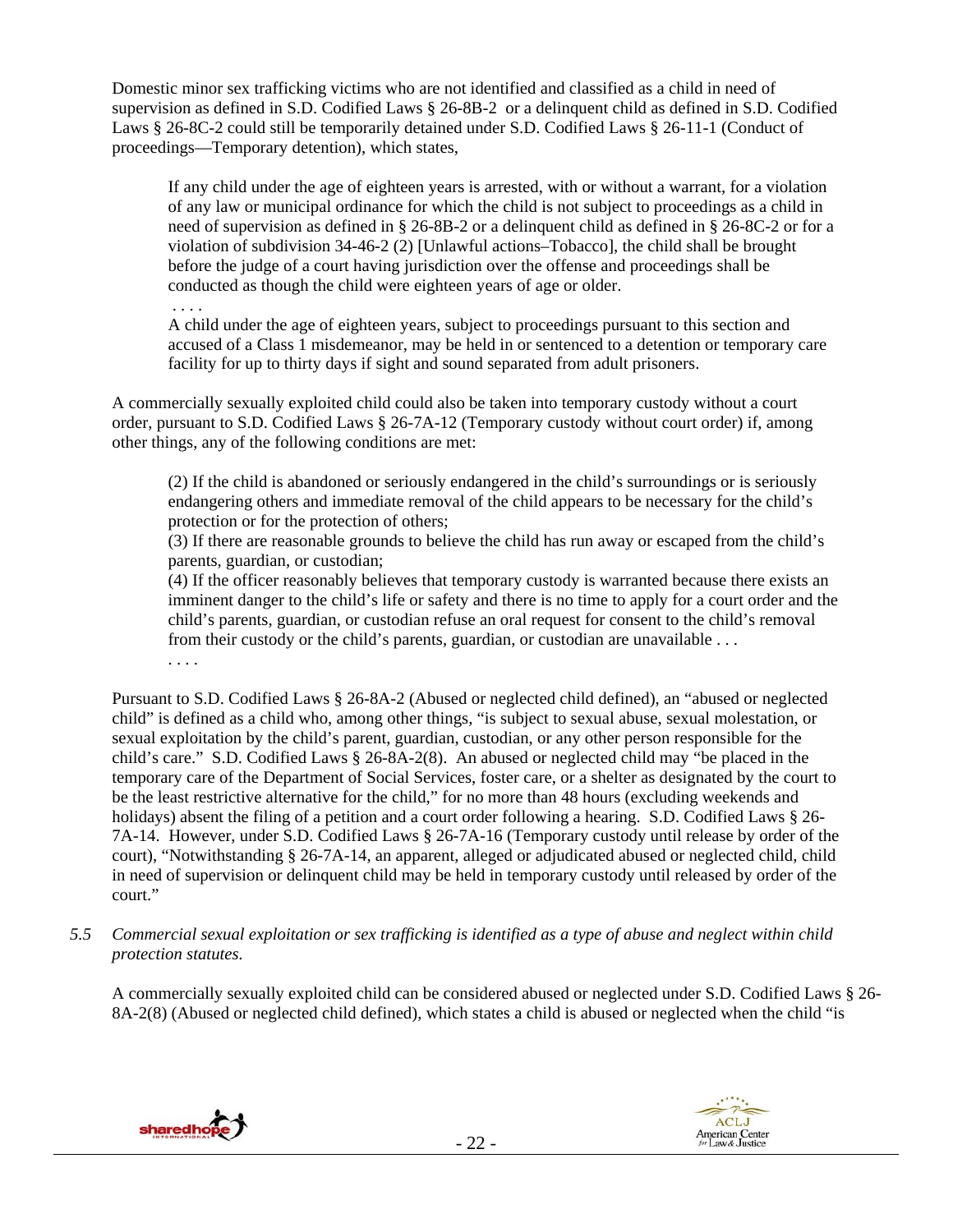subject to sexual abuse, sexual molestation, or sexual exploitation<sup>37</sup> by the child's parent, guardian, custodian, or any other person responsible for the child's care."

*5.6 The definition of "caregiver" (or similar term) in the child welfare statutes is broad enough to include a trafficker who has custody or control of a child in order to bring a trafficked child into the protection of child protective services.* 

South Dakota law defines "custodian" as "any foster parent, employee of a public or private residential home or facility, other person legally responsible for a child's welfare in a residential setting, or person providing inhome or out-of-home care; for purposes of this definition, out-of-home care means any day care as defined in §§ 26-6-14 [Categories of activities for which license may be issued],<sup>38</sup> 26-6-14.1 ["Family day care" defined], and 26-6-14.8 [Unregistered family day care]."  $^{39}$  S.D. Codified Laws § 26-7A-1(11).

- 5.6.1 Recommendation: Amend the definition of "custodian" to include a person in control and possession of a sexually exploited child to bring that child victim within the protection of Child Protective Services (CPS).
- *5.7 Crime victims' compensation is specifically available to a child victim of sex trafficking or CSEC without regard to ineligibility factors.*

Under the Crime Victims' Compensation Program, a "victim" is defined as including "any person who suffers personal injury<sup>40</sup> or death as a direct result of: (a) A crime, including a federal crime occurring in this State." S.D. Codified Laws § 23A-28B-1(12)(a). A "crime" includes "conduct that occurs or is attempted in this State, including that arising from domestic violence and acts of terrorism, as defined in 18 U.S.C § 2331 as of January 1, 1997, which conduct results in personal injury or death and is punishable as a felony or misdemeanor, or would be so punishable except that the person engaging in the conduct lacked the capacity to commit the crime under the laws of this State." S.D. Codified Laws § 23A-28B-1(3).

Certain circumstances may prevent a commercially sexually exploited child from receiving crime victims' compensation. Pursuant to S.D. Codified Laws § 23A-28B-25 (Circumstances not permitting compensation) an application must be filed for compensation within one year after the date of injury, and the crime that caused the injury must have been reported to law enforcement "within five days of its occurrence or, if the crime could not reasonably have been reported within such period, within five days of the date when a report could reasonably have been made." S.D. Codified Laws § 23A-28B-25(1). Victims of domestic minor sex trafficking may be slow to come forward, and thus may become ineligible for crime victims' compensation due to this requirement. However, the one year application requirement may be waived if good cause is shown. S.D. Codified Laws

 $^{40}$  "Personal injury" is defined in S.D. Codified Laws § 23A-28B-1(11) as "actual bodily harm or emotional distress."





 $\overline{a}$ <sup>37</sup> S.D. Codified Laws §§ 26-7A-1 (Definitions) and 26-8A-2 do not define "sexual exploitation." However, for purposes of the criminal code, "[a] person is guilty of sexual exploitation of a minor if the person causes or knowingly permits a minor to engage in an activity or the simulation of an activity that: (1) Is harmful to minors; (2) Involves nudity; or (3) Is obscene." S.D. Codified Laws § 22-22-24.3.

 $38$  S.D. Codified Laws § 26-6-14 defines a child welfare agency as including, among other things, any of the following:

<sup>(1)</sup> The providing of group care, maintenance, supervision, and protection of children on a regular full-time basis as a substitute for regular parental care, with or without compensation, in a nonfamily group setting which shall be known as an intensive residential treatment center, a residential treatment center, a group care center, or as a group home as each shall be defined by standards established pursuant to § 26-6-16;

<sup>(2)</sup> The providing of care, maintenance, supervision, and protection of a child, or children, as a substitute for regular parental care, without transfer of legal custody or placement for adoption, with or without compensation, on a regular

full-time basis in a family home, which shall be known as a foster home.<br><sup>39</sup> This definition applies to chapters 26-7A [Juvenile court], 26-8A [Protection of children from abuse or neglect], 26-8B<br>[Children in need of sup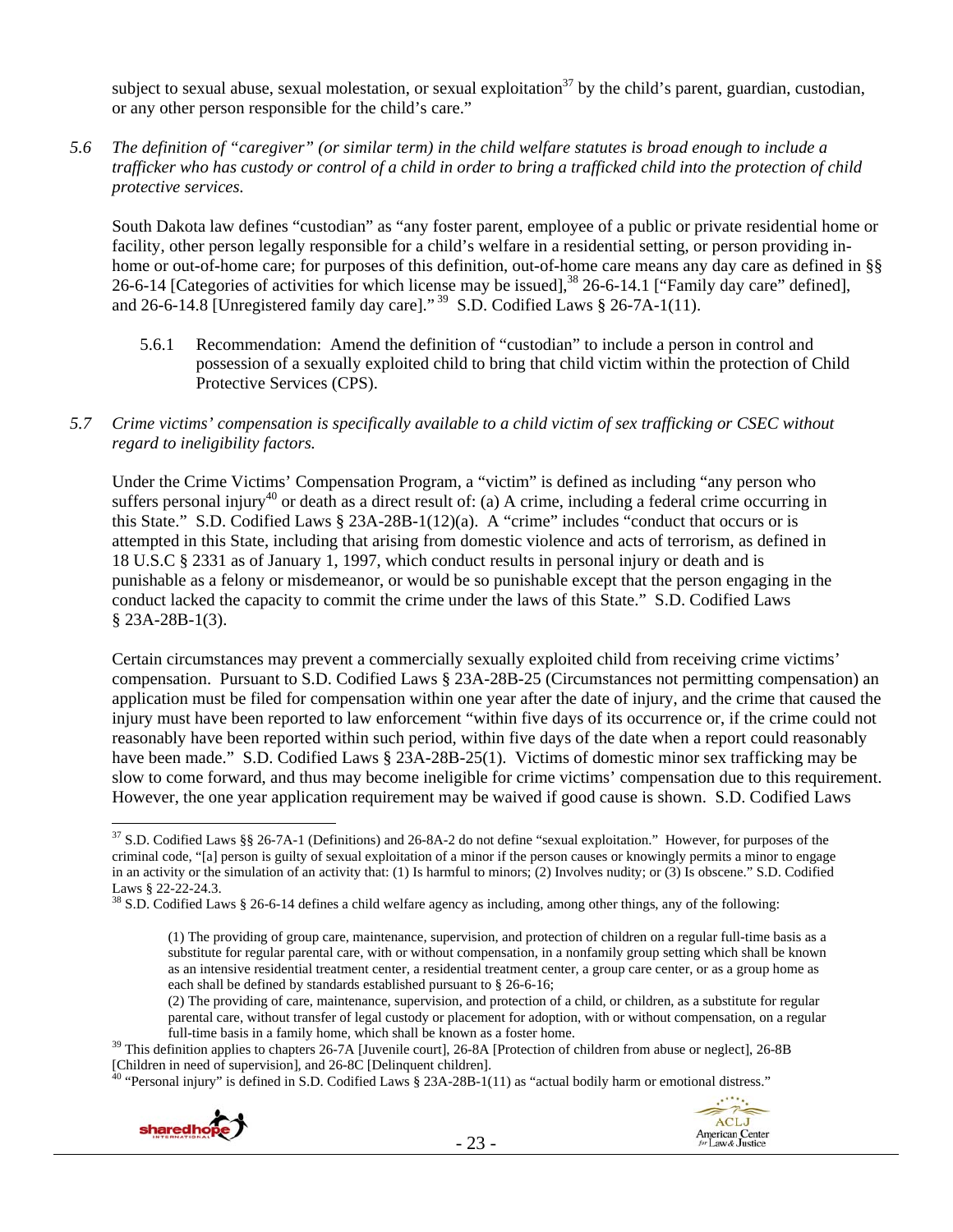§ 23A-28B-25(1). Although no guidelines are given for "good cause," it is possible that the department would consider a human trafficking victim to have "good cause" for delayed reporting.

Similarly, crime victims' compensation is not allowed when a claimant "[f]ails or refuses to cooperate fully with any appropriate law enforcement officer or agency or with the department in the administration of this chapter." S.D. Codified Laws § 23A-28B-25(2)(c). Domestic minor sex trafficking victims may be reluctant to cooperate and may distrust law enforcement officers who may have previously arrested them for prostitution; therefore, this cooperation requirement could disqualify these victims from receiving compensation.

Lastly, a crime victim is not eligible for compensation if she "(a) Engaged in conduct which substantially contributed to the infliction of the victim's injury or death or engaged in conduct which the victim should reasonably have foreseen could lead to the injury or death. . . . [or] (b) Committed or otherwise participated in a crime which caused or contributed to the victim's injury or death." S.D. Codified Laws § 23A-28B-25(2). Since domestic minor sex trafficking victims are often involved in prostitution, which contributed to their injury, they could become ineligible under this requirement.

5.7.1 Recommendation: Amend S.D. Codified Laws § 23A-28B-25(1) to clarify that "good cause" is shown when an individual is a victim of human trafficking as defined in S.B. 176, 86th Leg. Assemb., Reg. Sess. (S.D. 2011). Additionally, amend S.D. Codified Laws § 23A-28B-25(2), (3) to create exceptions for victims of domestic minor sex trafficking.

### *5.8 Victim-friendly procedures and protections are provided in the trial process for minors under 18.*

Generally, the victim-friendly criminal justice procedures do not extend to cover domestic minor sex trafficking victims. For example, S.D. Codified Laws § 23A-22-15 (Evidence of victim's prior sexual conduct in sex offence prosecutions) states, "In prosecutions for a sex offense under chapter 22-22 [sex offenses, not including prostitution related offenses], evidence of specific instances of a victim's prior sexual conduct shall not be admitted nor reference made thereto before the jury or jury panel, except as provided in this section." Additionally, "The testimony of the complaining witness in a trial for a charge of a sex offense under chapter 22-22 may not, merely because of the nature of that charge, be treated in any different manner than the testimony of a complaining witness in any other criminal case." S.D. Codified Laws § 23A-22-15.1. Also, if a minor victim of rape under S.D. Codified Laws § 22-22-1, incest under S.D. Codified Laws § 22-22A-2, or sexual contact under S.D. Codified Laws § 22-22-7 makes a request to have her name and information suppressed, "the court shall order that the name of the minor and the specific details of the alleged acts be suppressed," as long as there is a "compelling interest after consideration of [certain] factors." S.D. Codified Laws  $§$  23A-6-22.1<sup>.41</sup> These provisions could leave victims of domestic minor sex trafficking in prosecutions under S.B. 176, 86th Leg. Assemb., Reg. Sess. (S.D. 2011) (Human trafficking), S.D. Codified Laws § 22-23-2 (Promotion of prostitution), S.D. Codified Laws § 22-23-8 (Solicitation or procurement of prostitute for patron), S.D. Codified Laws § 22-24A-1 (Sale of child pornography), and S.D. Codified Laws § 22-24A-3 (Possession, manufacture, or distribution of child pornography) without protection of these provisions.

In addition, under S.D. Codified Laws § 23A-12-9 (Videotape of young sex crime victim's testimony at preliminary hearing or deposition), "If a defendant has been charged with a violation of subdivision 22-22-1(1), (5), or (6) [Rape] or § 22-22-7 [Sexual contact with child under sixteen], where the victim is less than sixteen years of age, the prosecuting attorney or defense attorney may apply for an order that the victim's testimony at the preliminary hearing or at a deposition, in addition to being stenographically recorded, be recorded and preserved on videotape." According to the provision, "If at the time of trial the court finds that the victim is otherwise unavailable within the meaning of § 19-16-29, or that such testimony would in the opinion of the

 $\overline{a}$ <sup>41</sup> All references to S.D. Codified Laws § 23A-6-22.1 incorporate amendments made by 2011 S.D. S.B. 173, which was signed by the governor on March 16, 2011.

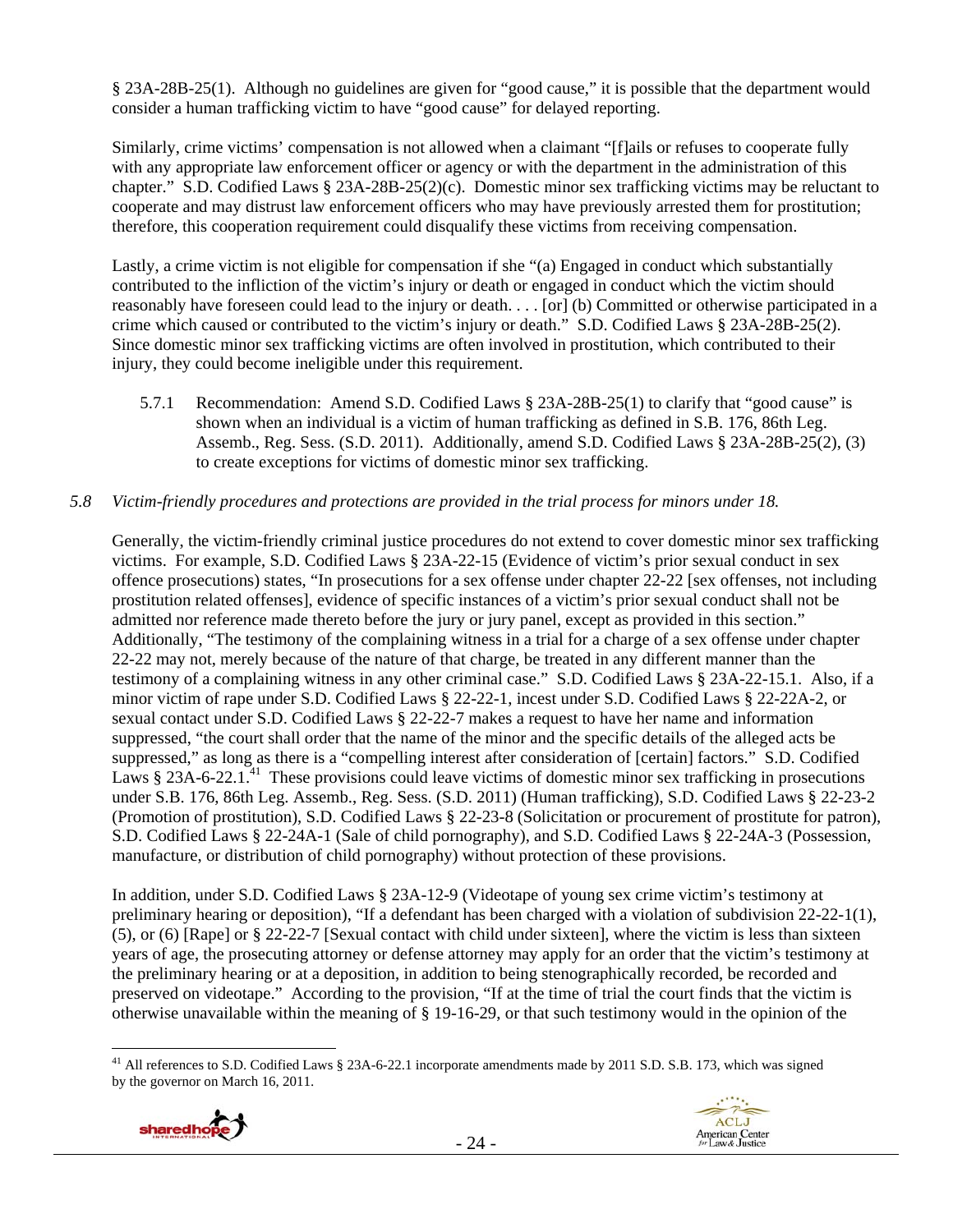court be substantially detrimental to the well-being of the victim, the court may admit the videotape of the victim's testimony at the preliminary hearing or deposition as former testimony under § 19-16-30." Since S.B. 176, 86th Leg. Assemb., Reg. Sess. (S.D. 2011) (Human trafficking), S.D. Codified Laws § 22-23-2 (Promotion of prostitution), S.D. Codified Laws § 22-23-8 (Solicitation or procurement of prostitute for patron), S.D. Codified Laws § 22-24A-1 (Sale of child pornography), and S.D. Codified Laws § 22-24A-3 (Possession, manufacture, or distribution of child pornography) are not included within Chapter 22-22 (Sex offenses), these victims do not receive the protection of the victim-friendly criminal justice procedures outlined above.

One victim friendly criminal justice procedure available to domestic minor sex trafficking victims under the age of 12 is the ability to testify via closed circuit television. S.D. Codified Laws § 26-8A-30. S.D. Codified Laws § 26-8A-30 (Testimony of child by closed circuit television) states, "In any proceeding in which a child under the age of twelve . . . is describing any act of sexual contact or rape performed with or on the child by another, or describing any act of physical abuse or neglect of the child by another, or any act of physical abuse or neglect of another child, or any act constituting a crime of violence as defined in § 22-1-2 [Definitions] committed against the child or another child, the court or any party may move to allow that the testimony of the child be taken in a room other than the courtroom and televised at the same time to the courtroom by closed circuit television equipment."<sup>42</sup>

- 5.8.1 Recommendation: Amend S.D. Codified Laws § 23A-22-15 (Evidence of victim's prior sexual conduct in sex offence prosecutions), § 23A-22-15.1 (Sex offense victim's testimony treated as that of other complainants), § 23A-6-22.1 (Suppression of names of minor victims of certain sexual offenses), and § 23A-12-9 (Videotape of young sex crime victim's testimony at preliminary hearing or deposition) to allow protections for victims of S.B. 176, 86th Leg. Assemb., Reg. Sess. (S.D. 2011) (Human trafficking) when the victim is a minor subjected to commercial sex under S.D. Codified Laws § 22-23-2 (Promotion of prostitution), § 22-23-8 (Solicitation or procurement of prostitute for patron), § 22-24A-1 (Sale of child pornography), or § 22-24A-3 (Possession, manufacture, or distribution of child pornography).
- *5.9 Expungement or sealing of juvenile arrest or criminal records resulting from arrests or adjudications for prostitution-related offenses committed as a result of, or in the course of, the commercial sexual exploitation of a minor is available within a reasonable time after turning 18.*

General expungement statutes allow for a motion of expungement one year after the arrest of an individual, "if no accusatory instrument was filed, or at any time after an acquittal." S.D. Codified Laws § 23A-3-27. At this point, "The court may enter an order of expungement if satisfied that the ends of justice and the best interest of the public as well as the defendant or the arrested person will be served by the entry of the order." S.D. Codified Laws § 23A-3-30.

Additionally, upon a petition by a child or the child's parents or on the court's own motion, a delinquent child's records may be sealed; "However, no such petition may be filed and considered by the court until after one year from the date of the child's unconditional release from the court's jurisdiction or the discharge of the child by the department of corrections, whichever date is later." S.D. Codified Laws § 26-7A-115. Pursuant to S.D. Codified Laws § 26-7A-115, the sealing of the records may occur if, at the hearing, all the following are satisfied:

(1) The delinquent child has not been adjudicated as a delinquent under this chapter or chapter 26-8C since the termination of the court's jurisdiction of the child or the discharge of the child by the department of corrections;

 $\overline{a}$  $42$  This section may, however, only apply to offenses under title 26.



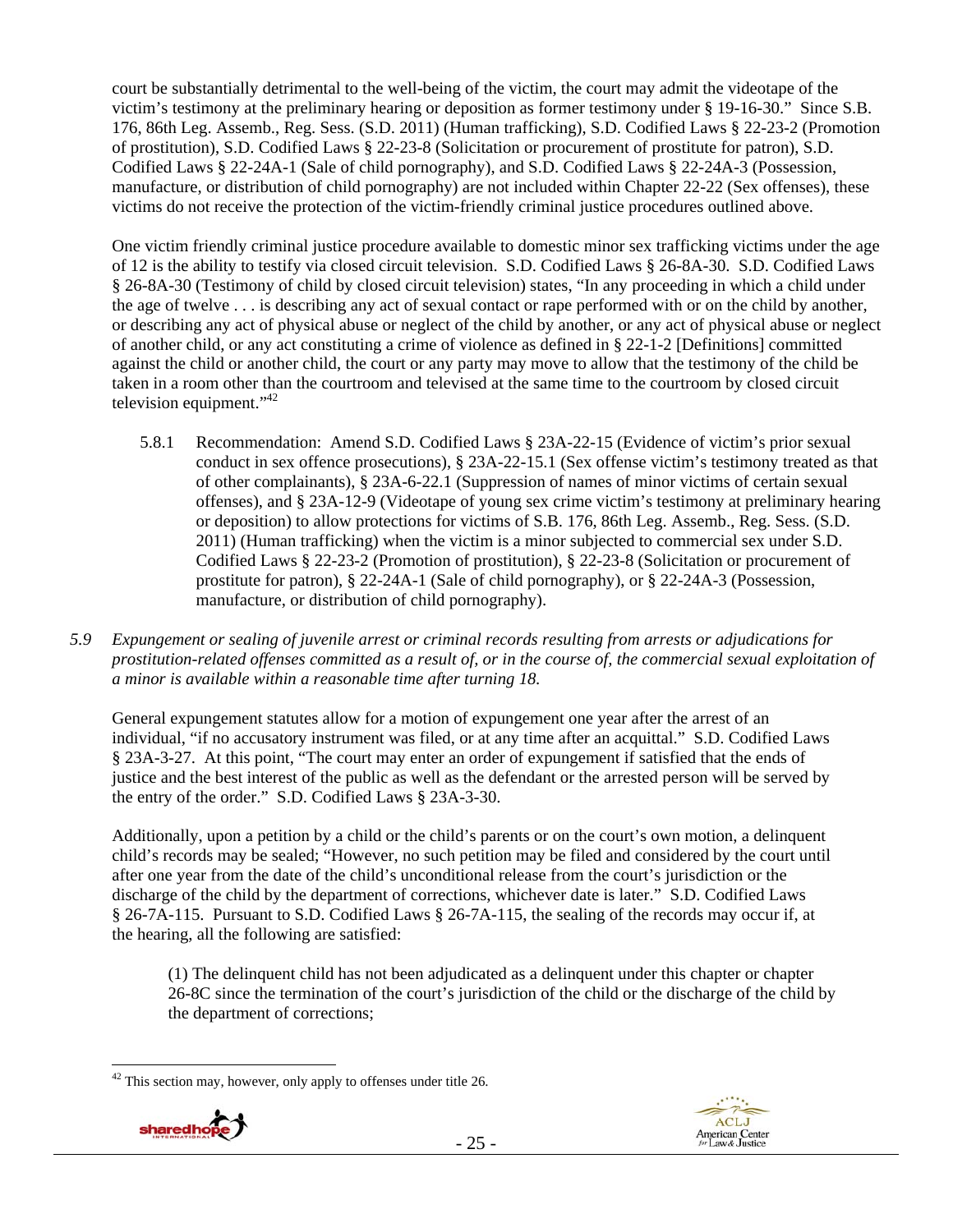(2) No proceeding involving the delinquent child concerning a felony, a sexual contact offense, a misdemeanor involving moral turpitude or a petition under this chapter or chapter 26-8C is pending or is being instituted against the child; and

(3) The rehabilitation of the delinquent child has been attained to the satisfaction of the court.

After the records are sealed, a court may still permit inspection upon a petition by the minor, state attorney, or court services officers for use in Chapter 26-7A (Juvenile Court) or 26-8C (Delinquent Children). S.D. Codified Laws § 26-7A-116.

#### *5.10 Victim restitution and civil remedies are authorized by law for minor victims of sex trafficking or CSEC.*

A domestic minor sex trafficking victim may be able to receive restitution. S.D. Codified Laws § 23A-28-3 (Restitution plan—Present inability to pay—Absence of pecuniary damages—Condition of parole). For the purposes of restitution to crime victims, "victim" is defined as including "any person . . . who has suffered pecuniary damages<sup>43</sup> as a result of the defendant's criminal activities . . . ." S.D. Codified Laws § 23A-28-2(5). "Criminal activities" is defined as "any crime [excluding petty offenses] for which there is a plea of guilty or verdict of guilty upon which a judgment of conviction may be rendered and any other crime committed after June 30, 1979, which is admitted by the defendant, whether or not prosecuted." S.D. Codified Laws § 23A-28- 2(2). Moreover, South Dakota's state policy is that "restitution shall be made by each violator of the criminal laws to the victims of the violator's criminal activities to the extent that the violator is reasonably able to do so." S.D. Codified Laws § 23A-28-1.

Some specific allotments of restitution are provided for minor victims of certain sex offenses, not including S.B. 176, 86th Leg. Assemb., Reg. Sess. (S.D. 2011) (Human trafficking) or S.D. Codified Laws § 22-23-2 (Promotion of prostitution). Under S.D. Codified Laws § 23A-28-12 (Medical, psychological or psychiatric treatment of minor victim), "Anyone convicted under § 26-10-1 [Abuse of or cruelty to minor as felony], 22-22- 7 [Sexual contact with child under sixteen] . . . or subdivision 22-22-1(1) or (5) [Rape], shall be required as part of the sentence imposed by the court to pay all or part of the cost of any necessary medical, psychological, or psychiatric treatment, or foster care of the minor resulting from the act or acts for which the defendant is convicted."

Additionally, certain victims of commercial sexual exploitation may be eligible for civil remedies. Under S.D. Codified Laws § 22-24A-7 (Civil liability for sexual offense), "Any person, except a minor, who knowingly participates in any conduct proscribed by §§ 22-19A-1 [Stalking], 22-24A-1 to 22-24A-20 [Sale of child pornography; solicitation of a minor; possession, manufacture, and distribution of child pornography], inclusive, 22-24B-1 ["Sex crime" defined] $44$ ... is liable for civil damages."

When entitled to civil damages, the following types of damages may be recovered under S.D. Codified Laws § 22-24A-10 (Civil liability for sexual offenses—Types of damages recoverable):

(1) Economic damages, including the cost of treatment and rehabilitation, medical expenses, loss of economic or educational potential, loss of productivity, absenteeism, support expenses, accidents or injury, and any other pecuniary loss proximately caused by the proscribed conduct; (2) Noneconomic damages, including physical and emotional pain, suffering, physical impairment, emotional distress, mental anguish, disfigurement, loss of enjoyment, loss of companionship, services, and consortium, and other nonpecuniary losses proximately caused by the proscribed conduct; (3) Exemplary damages;

(4) Attorneys' fees; and





 $\overline{a}$ <sup>43</sup> *See supra* note 32. 44 *See supra* note 18.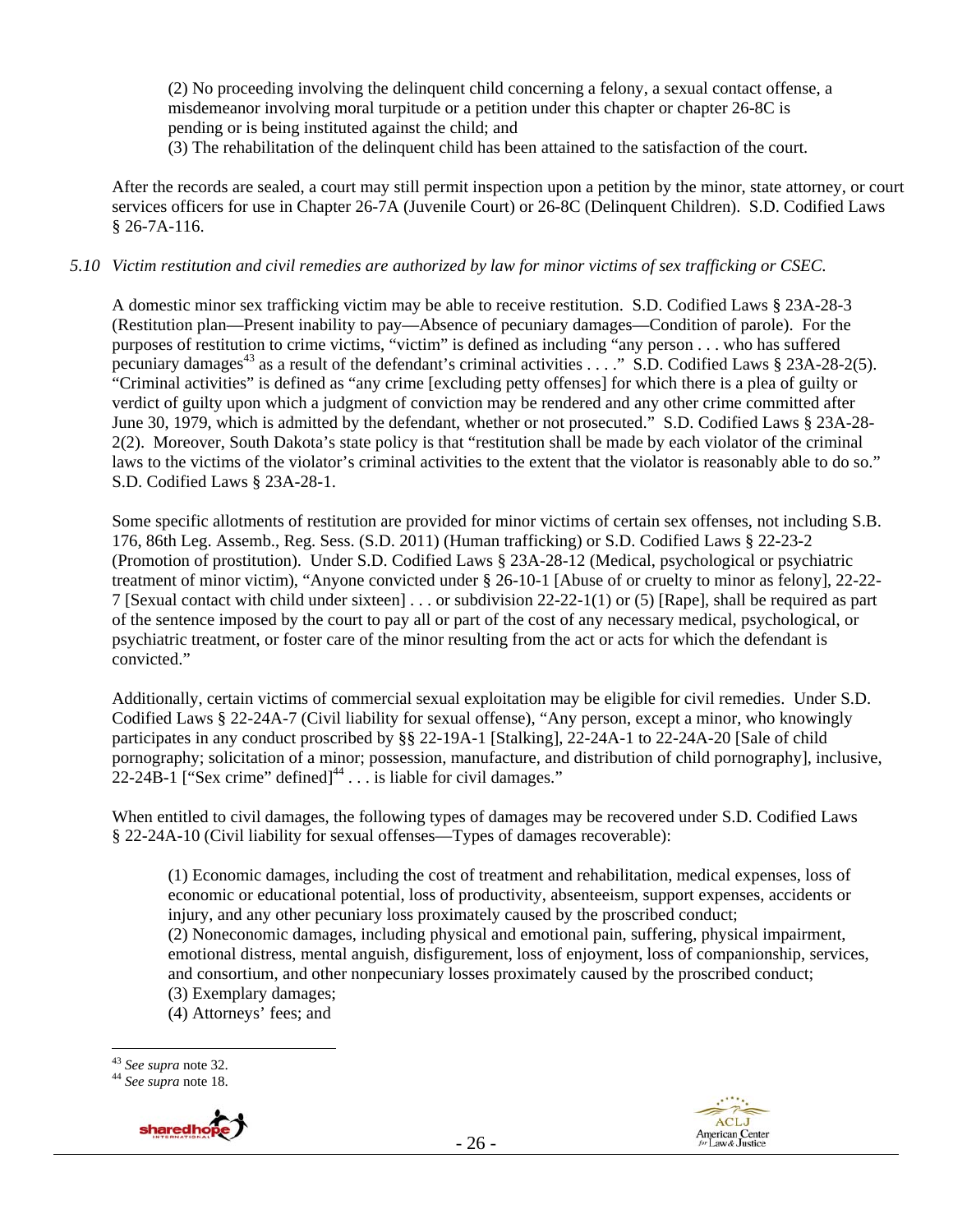(5) Disbursements.

- 5.10.1 Recommendation: Amend S.D. Codified Laws § 22-24B-1 ("Sex crime" defined) to include S.B. 176, 86th Leg. Assemb., Reg. Sess. (S.D. 2011) (Human trafficking) when the victim is a minor under the age of 18 used in a commercial sex act.
- *5.11 Statutes of limitations for civil and criminal actions for child sex trafficking or CSEC offenses are eliminated or lengthened sufficiently to allow prosecutors and victims a realistic opportunity to pursue criminal action and legal remedies.*

S.D. Codified Laws § 22-24A-13 (Civil liability for sexual offense—Statute of limitations) states, "Any action for damages under §§ 22-19A-1 [Stalking], 22-24A-1 to 22-24A-20, inclusive [Sale of child pornography; possession, manufacture, or distribution of child pornography; solicitation of minor], 22-24B-1 ["Sex crime" defined],<sup>45</sup> 23A-27-14.1 [Teacher certification], and 43-43B-1 to 43-43B-3 [Computer programs], inclusive, shall be commenced within six years of the time the plaintiff knew, or had reason to know, of any injury caused by violations of [these offenses]." When the plaintiff is a minor, the statute of limitations is tolled until the minor reaches 18. S.D. Codified Laws § 22-24A-13.

For most criminal actions, including CSEC and domestic minor sex trafficking violations, S.D. Codified Laws § 23A-42-2 specifies that there is a seven year statute of limitations.

 $\overline{a}$ <sup>45</sup> *See supra* note 18.



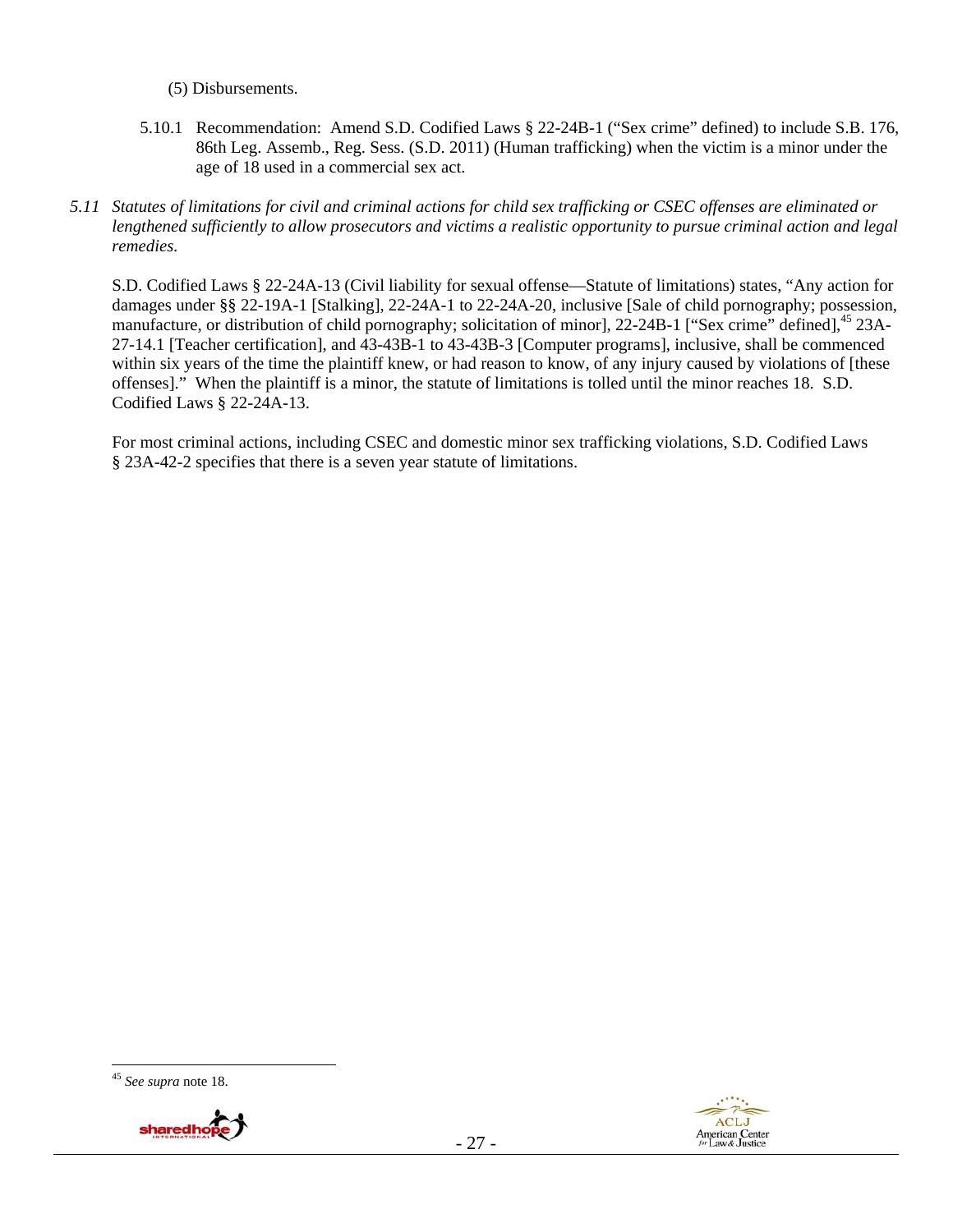#### Framework Issue 6: Criminal justice tools for investigation and prosecutions

#### *Legal Components:*

- *6.1 Training on human trafficking and domestic minor sex trafficking for law enforcement is statutorily mandated.*
- *6.2 Single party consent to audiotaping is permitted in law enforcement investigations.*
- *6.3 Domestic minor sex trafficking investigations may use wiretapping to investigate the crime.*
- *6.4 Using a law enforcement decoy posing as a minor to investigate buying or selling of commercial sex acts is not a defense to soliciting, purchasing, or selling sex with a minor.*
- *6.5 Using the Internet to investigate buyers and traffickers is a permissible investigative technique.*
- *6.6 Law enforcement and child welfare agencies are mandated to promptly report missing and recovered children. \_\_\_\_\_\_\_\_\_\_\_\_\_\_\_\_\_\_\_\_\_\_\_\_\_\_\_\_\_\_\_\_\_\_\_\_\_\_\_\_\_\_\_\_\_\_\_\_\_\_\_\_\_\_\_\_\_\_\_\_\_\_\_\_\_\_\_\_\_\_\_\_\_\_\_\_\_\_\_\_\_\_\_\_\_\_\_\_\_\_\_\_\_\_*

#### *Legal Analysis:*

*6.1 Training on human trafficking and domestic minor sex trafficking for law enforcement is statutorily mandated.* 

South Dakota does not mandate training on domestic minor sex trafficking for law enforcement officers. However, South Dakota does have precedent for enacting statutes related to certain types of law enforcement training, such as S.D. Codified Laws § 23-3-39.4 (Domestic abuse training for law enforcement officers required). S.D. Codified Laws § 23-3-42.1 (Domestic abuse training requirements) requires officers to receive training for certification on the following issues: "(1) Enforcement of criminal laws in domestic abuse situations; (2) Availability of community resources; and (3) Protection of the victim."

- 6.1.1 Recommendation: Enact laws requiring officers to receive training on domestic minor sex trafficking that parallel the training they must receive on domestic abuse issues under S.D. Codified Laws § 23-3-39.4 (Domestic abuse training for law enforcement officers required), § 23-3-39.5 (Initial training to include domestic abuse training), and § 23-3-42.1 (Domestic abuse training requirements).
- *6.2 Single party consent to audiotaping is permitted in law enforcement investigations.*

South Dakota allows single party consent to audiotaping. Pursuant to S.D. Codified Laws § 23A-35A-20(1) (Unlawful interception—telephone or telegraph—consent), a Class 5 felony exists if an individual who is "[n]ot a sender or receiver of a telephone or telegraph communication, intentionally and by means of an eavesdropping device overhears or records a telephone or telegraph communication, or aids, authorizes, employs, procures, or permits another to so do, without the consent of either a sender or receiver thereof." S.D. Codified Laws § 23A-35A-20(1). Therefore, since only one party must consent, single party consent to audio recording is allowed.

*6.3 Domestic minor sex trafficking investigations may use wiretapping to investigate the crime.* 

The newly passed trafficking law is not included in the list of offenses for which wiretapping is authorized. Pursuant to S.D. Codified Laws § 23A-35A-2 (Where interception of communications may be ordered), "Orders authorizing or approving the interception of wire or oral communications may be granted, subject to the provisions of this chapter when the interception may provide or has provided evidence of the commission of, or of any conspiracy to commit, the following offenses as otherwise defined by the laws of this state: murder; kidnapping; gambling; robbery; bribery; theft; unlawful use of a computer; unauthorized manufacturing, distribution or counterfeiting of controlled substances or marijuana; and, rape."

6.3.1 Recommendation: Amend S.D. Codified Laws § 23A-35A-2 (Where interception of



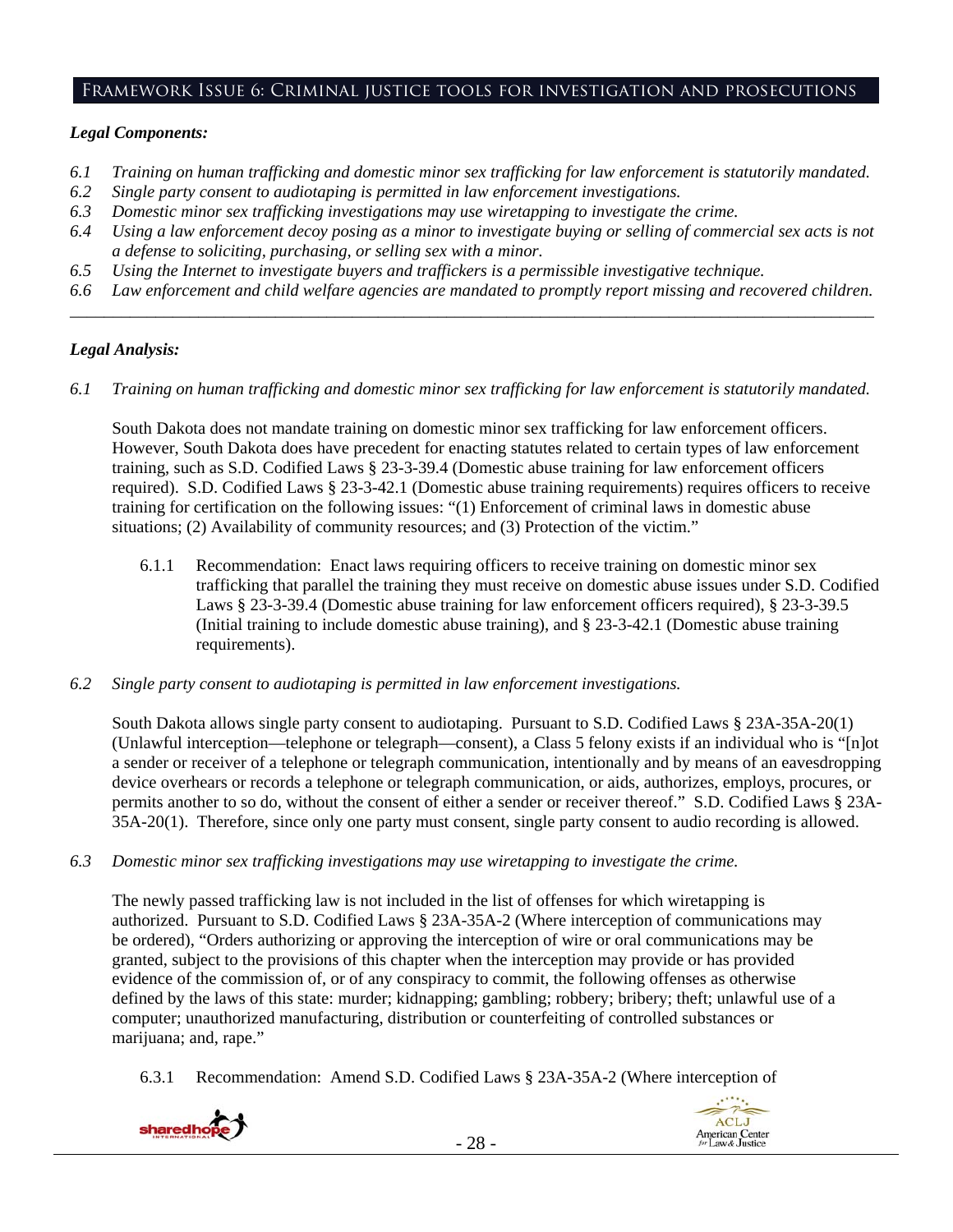communication may be ordered) to include S.B. 176, 86th Leg. Assemb., Reg. Sess. (S.D. 2011) (Human trafficking), S.D. Codified Laws § 22-23-2(2) (Promotion of prostitution), § 22-24A-3 (Possession, manufacture, or distribution of child pornography), § 22-23-8 (Solicitation or procurement of prostitute for patron) when a minor is involved, and § 22-23-9 (Hiring another to engage in sexual activity) when a minor is involved.

*6.4 Using a law enforcement decoy posing as a minor to investigate buying or selling of commercial sex acts is not a defense to soliciting, purchasing, or selling sex with a minor.* 

Law enforcement may investigate domestic minor sex trafficking under S.D. Codified Laws § 22-24A-5 (Solicitation of minor), which makes it a crime for an individual to "[s]olicit[] a minor, or someone the person reasonably believes is a minor, to engage in a prohibited sexual act. S.D. Codified Laws § 22- 24A-5(1). S.D. Consolidated Laws § 22-24A-4 defines "minor" as someone 15 or younger and "solicit" as "to seduce, lure, entice or persuade, or attempt to seduce, lure, entice or persuade a specific person by telephone, in person, by letter, by using a computer or any other electronic means." S.D. Codified Laws § 22-24A-5 (Solicitation of a minor) further states, "The fact that an undercover operative or law enforcement officer was involved in the detection and investigation of an offense under this section does not constitute a defense to a prosecution under this section."

- 6.4.1 Recommendation: Amend S.B. 176, 86th Leg. Assemb., Reg. Sess. (S.D. 2011) to include a provision permitting the use of a law enforcement decoy in investigating human trafficking for exploitation of minors through prostitution.
- *6.5 Using the Internet to investigate buyers and traffickers is a permissible investigative technique.*

S.D. Codified Laws § 22-24A-5(2) (Solicitation of minor) is specific to the use of the computer and makes it a crime when a person "[k]nowingly compiles or transmits by means of a computer; or prints, publishes or reproduces by other computerized means; or buys, sells, receives, exchanges or disseminates, any notice, statement or advertisement of any minor's [under 16] name, telephone number, place of residence, physical characteristics or other descriptive or identifying information for the purpose of soliciting a minor or someone the person reasonably believes is a minor to engage in a prohibited sexual act." The statute specifically states that "[t]he fact that an undercover operative or law enforcement officer was involved in the detection and investigation of an offense under this section does not constitute a defense to a prosecution under this section." S.D. Codified Laws § 22-24A-5. Because of the inclusion of this provision, an undercover officer can use the Internet under this section to investigate and prosecute cases of buyers and traffickers.

*6.6 Law enforcement and child welfare agencies are mandated to promptly report missing and recovered children.* 

If a missing child report is made to law enforcement, then "the law enforcement agency shall gather readily available information about the missing child and integrate such information into the national crime information center computer within twelve hours following the making of the report. The law enforcement agency shall make reasonable efforts to acquire additional information about the missing child following the transmittal of the initially available information and promptly integrate any additional information acquired into such computer systems." S.D. Codified Laws § 26-17-2.

South Dakota does not mandate reports on rescued domestic minor sex trafficking victims.

6.6.1 Recommendation: Amend S.D. Codified Laws § 26-17-2 to require the entry of information on rescued missing children.